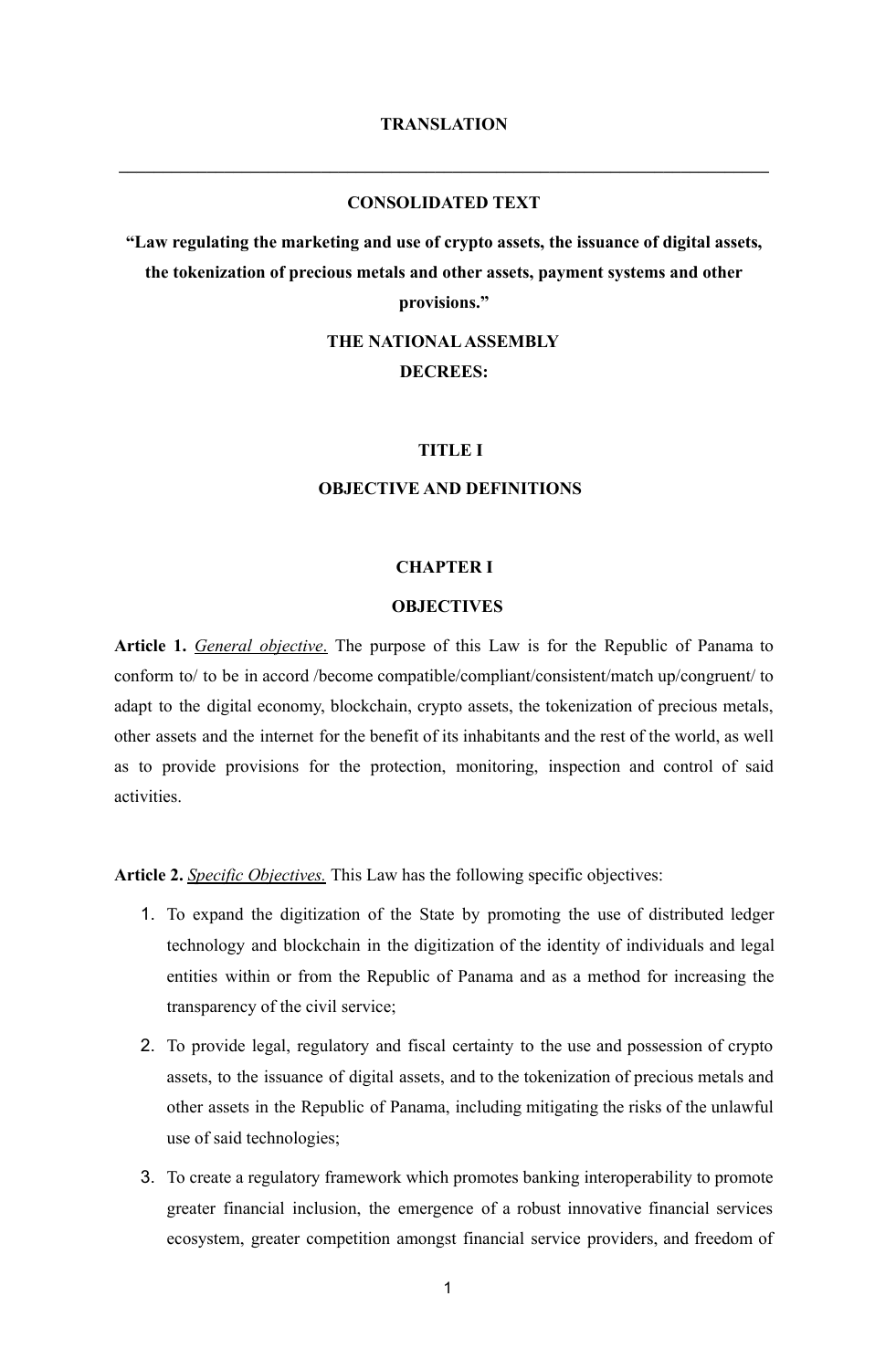choice for the financial consumer;

- 4. To adapt the Republic of Panama to the new forms of establishing trust between people and businesses such as smart contracts and new forms of organization, such as decentralized autonomous organizations (DAOs); and
- 5. To promote universal access to the internet for the inhabitants of the Republic of Panama as the basic infrastructure for the participation of the people of the Republic of Panama in the new digital global economy.
- 6. To enable the Republic of Panama to provide cutting edge technology services which promote financial inclusion through a crypto asset trading platforms and an official digital wallet where individuals and legal entities will be able to securely carry out transactions with these new technologies.
- 7. To attract new foreign investment flows to the country with the consequent strengthening of the national financial system and existing productive structures.

## **CHAPTER II**

## **DEFINITIONS**

**Article 3.** *Definitions*. For the purposes of this Law, the following shall mean:

- 1. *Payment system administrator:* Any person, company, entity or financial institution operating a payment system, establishing the internal rules thereof or, wherever applicable, carrying out any acts to organize the conduct of participants in accordance with regulations applicable to said payment system.
- 2. *Blockchain:* A type of distributed ledger technology which links blocks of transactions through a decentralized consensus cryptographic mechanism including without limitation, proof-of-work, proof-of-stake and other distributed consensus protocols.
- 3. *Smart contracts*: Self-executing, transactional protocols deployed on blockchain networks which facilitate, secure, enforce and execute previously recorded agreements between two or more parties.
- 4. *Clearing:* In terms of the internal rules of a payment system, the replacement of any rights and obligations deriving from transfer orders with a single credit or a single obligation, so that only such net credit or obligation is payable, without requiring the express consent of the participants.
- 5. *Crypto asset:* Fungible or non-fungible digital annotation in a distributed ledger, which may or may not be a blockchain, the possession of which can be tested using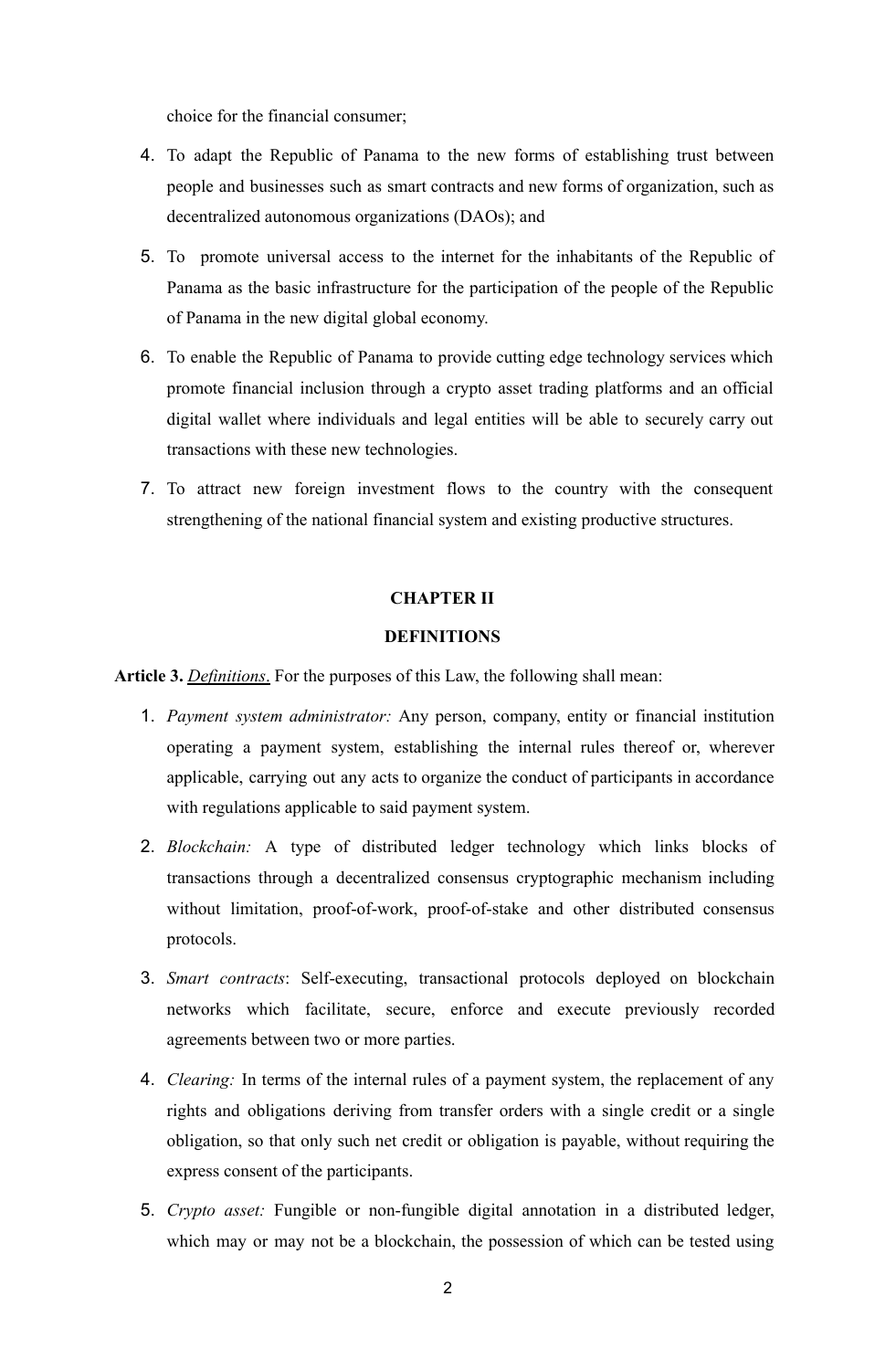cryptography, and the transfer of which can be made by means of cryptographic digital signatures.

- 6. *Crypto assets with underlying asset:* Crypto assets representing assets financially invested in the Republic of Panama.
- 7. *Scriptural money:* A type of money which manifests itself in the form of accounting records which do not circulate as coins or banknotes which is usually held in demand deposit accounts in entities with a bank license.
- 8. *Tokenized gold*: For the purposes of this Law, this means 1 gram of 99.99% pure gold created using blockchain technology and backed 1:1 by physical gold deposited in vaults which meet international safety, auditing and custody standards.
- 9. *Tokenized silver*: For the purposes of this Law, this means 1 ounce of 99.9% pure silver created using blockchain technology and backed 1:1 by physical silver deposited in vaults which meet international safety, auditing and custody standards.
- 10.*Digital wallets*: Software and/or applications that function as a tool for users to store and manage digital assets which are sent and received, such as tokenized precious metals (gold and silver), scriptural money and authorized crypto assets.
- 11. *Digital Asset Exchange/Trading Platform of Panama:* It is a platform where tokenized precious metals (gold and silver), scriptural money and authorized crypto assets can be traded.
- 12.*Issuer of redeemable digital assets:* Redeemable digital asset entities as defined in this Law which operate under the provisions of Title IV of this Law for the issuance of redeemable digital assets.
- 13.*Redeemable Digital Asset Entity:* Any person who has been authorized under the provisions of Title IV of this Law to issue redeemable digital assets.
- 14.*Collective financing based on investment:* The practice of putting people into contact with the general public for the purpose of providing them with the opportunity to invest in securities conducted in a regular and professional manner through computer applications, interfaces, web pages or any other electronic or digital method of communication.
- 15.*Funds:* Banknotes and coins, scriptural money and redeemable digital assets.
- 16.*Banking Law:* Single Revised Text of Decree Law No. 9 of February 26, 1998, and any amendment thereof.
- 17.*Securities Law:* Single Revised Text from the National Assembly, which includes Decree Law 1 of 1999, its amendments, and Title II of Law 67 of 2011.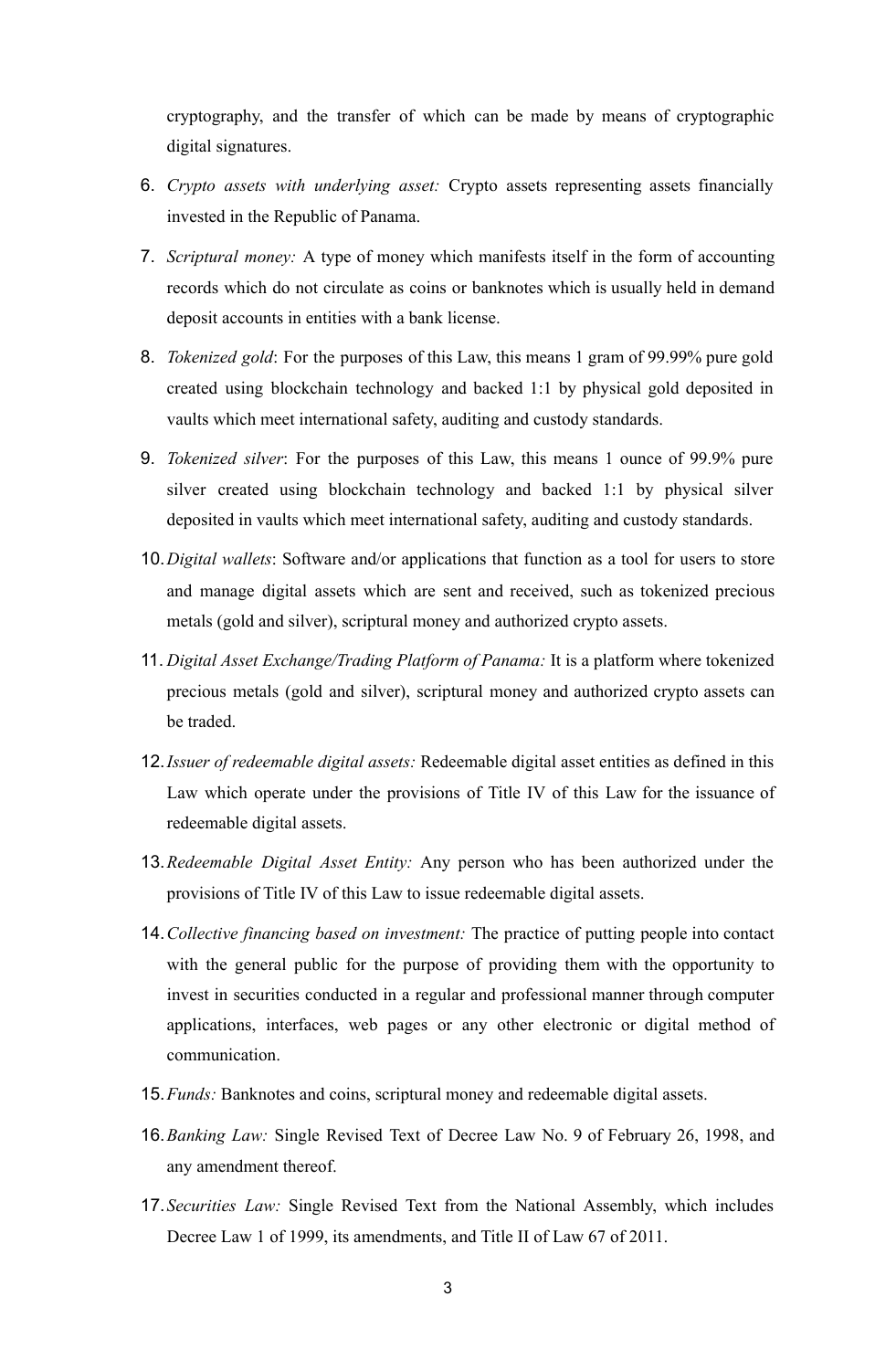- 18.*Organic Law of the National Bank of Panama:* Single Revised Text from the National Assembly, which includes Decree-Law 4 of January 18, 2006, which subrogated Law 20 of April 22, 1975, by way of the amendment thereof by Law 24 of 2017.
- 19.*Settlement:* Credits and debits entered on the accounts of participants which are registered in the same payment system in accordance with the internal rules, pertaining to any debit or credit balances added thereto or deducted therefrom as a result of the processing of accepted transfer orders.
- 20.*Internal rules:* With regard to the same payment system, any internal rules of adherence and operation, including manuals, procedures and prevention mechanisms in the event of any default by any system participant which are adopted in accordance with this Law.
- 21.*Transfer orders:* There are two:
	- a. An unconditional instruction provided by a participant through a payment system to another participant within that same payment system to place a specific quantity of funds or crypto assets at the disposal of the designated beneficiary in said instruction; or
	- b. An unconditional instruction or notice provided by a participant through a payment system to another participant within that same payment system for the disposal, settlement, charging or transfer of securities.
- 22.*Accepted transfer order:* A transfer order which has passed all of the risk controls established in accordance with the internal rules of a payment system and which, therefore, can be settled in accordance with the abovementioned internal rules of the payment system in question.
- 23.*Security Token Offering (STO):* These are technology-based blockchain tokens that are used to represent securities, including but not limited to, capital tokens, debt tokens, and tokens backed by financial assets.
- 24.*Participant:* Any institution, company or entity authorized to issue transfer orders for particular payment systems in accordance with the internal rules applicable to said payment system.
- 25.*Payment system:* Agreements or procedures which are centralized or consortium/federated through any type of legal entity or contractual arrangement the purpose of which is to clear transfer orders or settle accepted transfer orders and which are designated as such by the Board of Directors of the National Bank.
- 26.*Distributed ledger technology*: Technology consisting of the storage and recording of information in databases in a decentralized, distributed and interconnected manner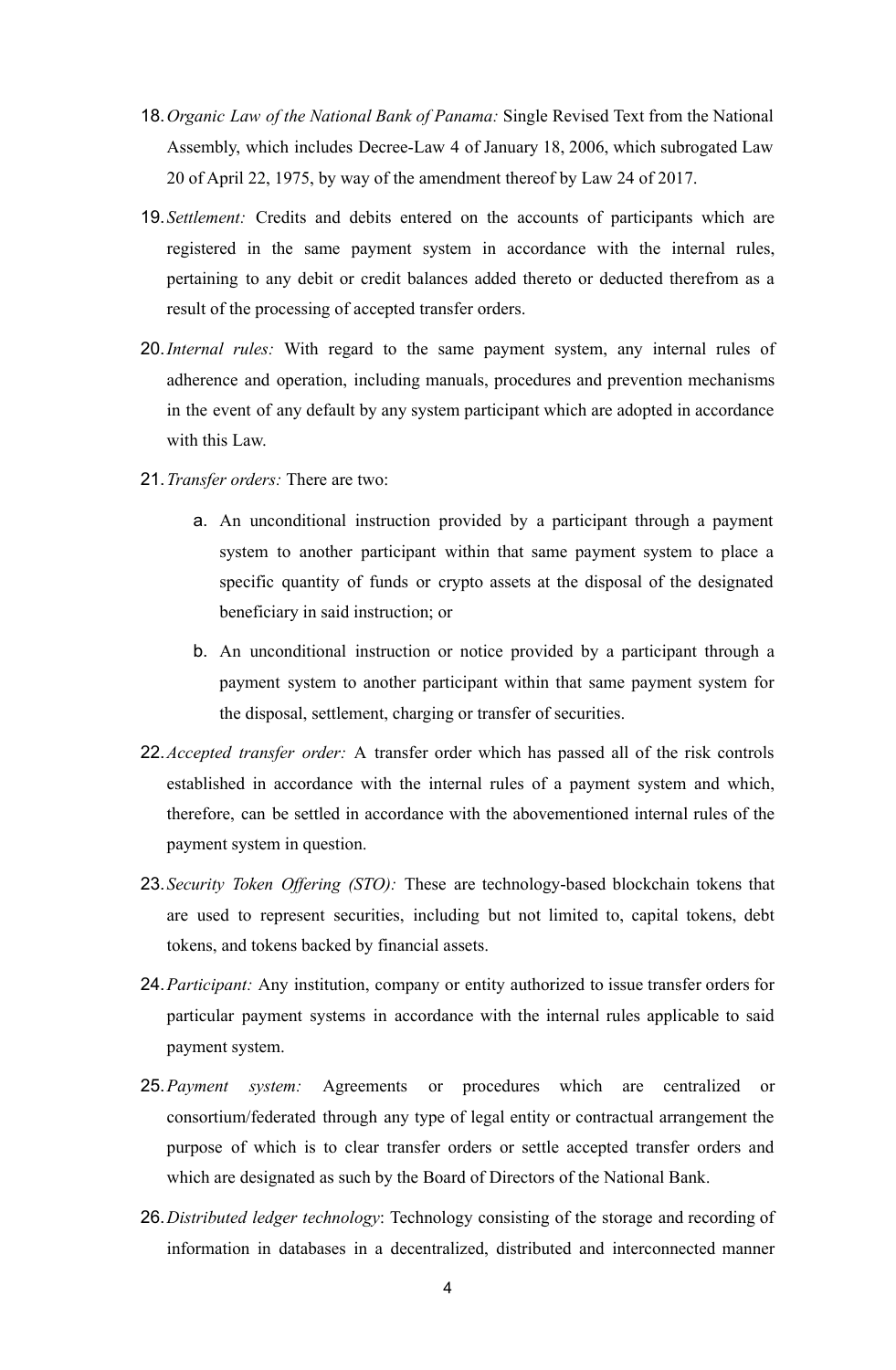managed by more than one entity.

- 27.*Crypto asset holding:* Possession of sufficient credentials or sufficient authority within a crypto asset network to unilaterally execute, or indefinitely prevent, the transfer of a crypto asset to another crypto asset holder.
- 28.*Holding of funds:* Physical possession of coins or banknotes, ownership of scriptural money or ownership of redeemable digital assets.
- 29.*Redeemable digital asset holder:* Any person holding a redeemable digital asset credit against a redeemable digital asset issuer, pursuant to this Law.
- 30.*Physically backed tokens*: These are digital assets in blockchain, 100% backed by a physical asset, such as precious metals, real property, carbon bond certificates and others, and which consequently can be claimed physically and at the request of the holder thereof.
- 31.*Redeemable digital asset:* Monetary value stored in a digital, electronic or magnetic medium representing a credit over the issuer which complies with the following requirements:
	- a. That it is issued by the issuer upon obtaining possession of funds, physical assets or fungible crypto assets for the purpose of effecting payment transactions or facilitating the sale and purchase of crypto assets;
	- b. That it is accepted by any individual or legal entity other than the issuer of redeemable digital assets; and
	- c. That it is not included among the exclusions contained in Articles 14 and 15 of this Law.
- 32.*Average issued redeemable digital asset*: For the purposes of calculating the capital requirements established in Article 30 of this Law, it means the average total sum of financial liabilities pertaining to the issued redeemable digital asset and in circulation at the end of each calendar day during the previous six (6) calendar months, calculated on the first calendar day of each calendar month and applied to that calendar month.

#### **TITLE II**

## **INCLUSION OF BLOCKCHAIN TECHNOLOGY WITHIN THE DIGITAL AGENDA OF THE REPUBLIC OF PANAMA**

**Article 4.** *Inclusion within the Digital Agenda.* The Government Innovation Authority shall include an assessment of the feasibility of, and shall implement the following in, the Digital Agenda of the Republic of Panama: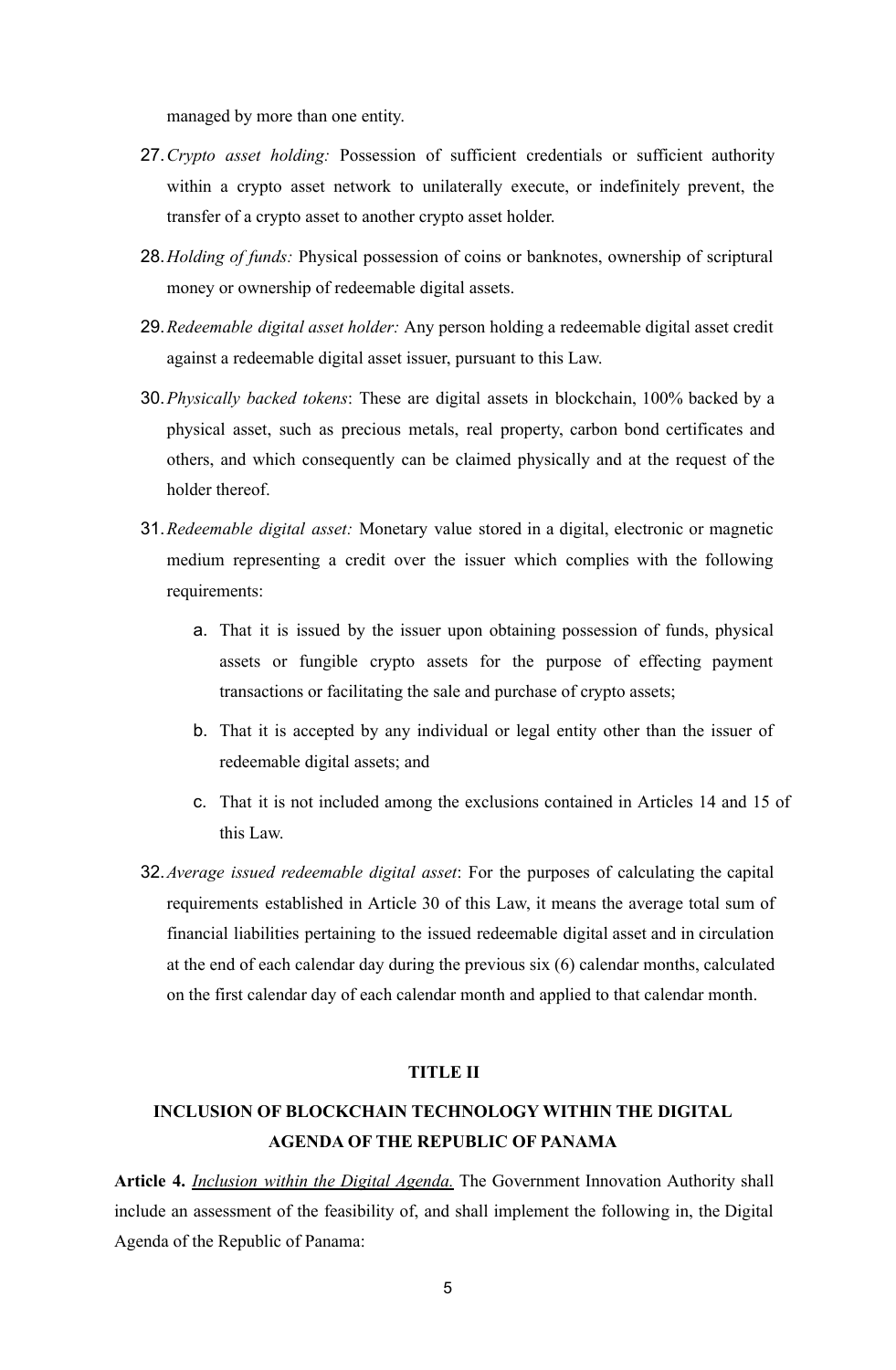- 1. Digitizing the identity of individuals with the collaboration of the Electoral Tribunal and of legal entities with the collaboration of the Public Registry in the Republic of Panama using distributed ledger or blockchain technology, including persons who not domiciled in the Republic of Panama who wish to make use of said services;
- 2. Migrating public records to distributed ledger or blockchain technology wherever this is an ideal medium for providing greater transparency to such records;
- 3. Digitizing regulations, the adoption thereof and signatures, issuing administrative acts and resolutions of any type, including judicial resolutions, using digital signature, distributed ledger or blockchain technology, as applicable;
- 4. Giving practical validity, amending and proposing regulatory amendments, and providing guidelines to the public for the purpose facilitating references to smart contracts or decentralized autonomous organizations in the incorporation documents of branches registered in the Republic of Panama and of legal entities established in the Republic of Panama; and
- 5. Ensuring universal access to the internet for all inhabitants of the Republic of Panama, prioritizing the use of mechanisms which promote competition between providers of this service with a view to reducing the cost to the Republic of Panama and to beneficiary users of providing said access, including, but not limited to, Dutch auctions and the unobstructed portability of the service.

**Article 5.** *Effect*. The Government Innovation Authority shall adopt any amendments to the Digital Agenda described in this Law within six (6) months from the date on which this Law enters into effect.

## **TITLE III**

## **THE USE OF CRYPTO ASSETS**

## **CHAPTER I**

## **SCOPE OF APPLICATION**

**Article 6.** *Scope of application.* The definitions and legal consequences of the regulations established in this Title shall apply to any individual situated within the Republic of Panama, to any branches registered in the Republic of Panama, and to any legal entities established in the Republic of Panama which use crypto assets in or from the Republic of Panama.

#### **CHAPTER II**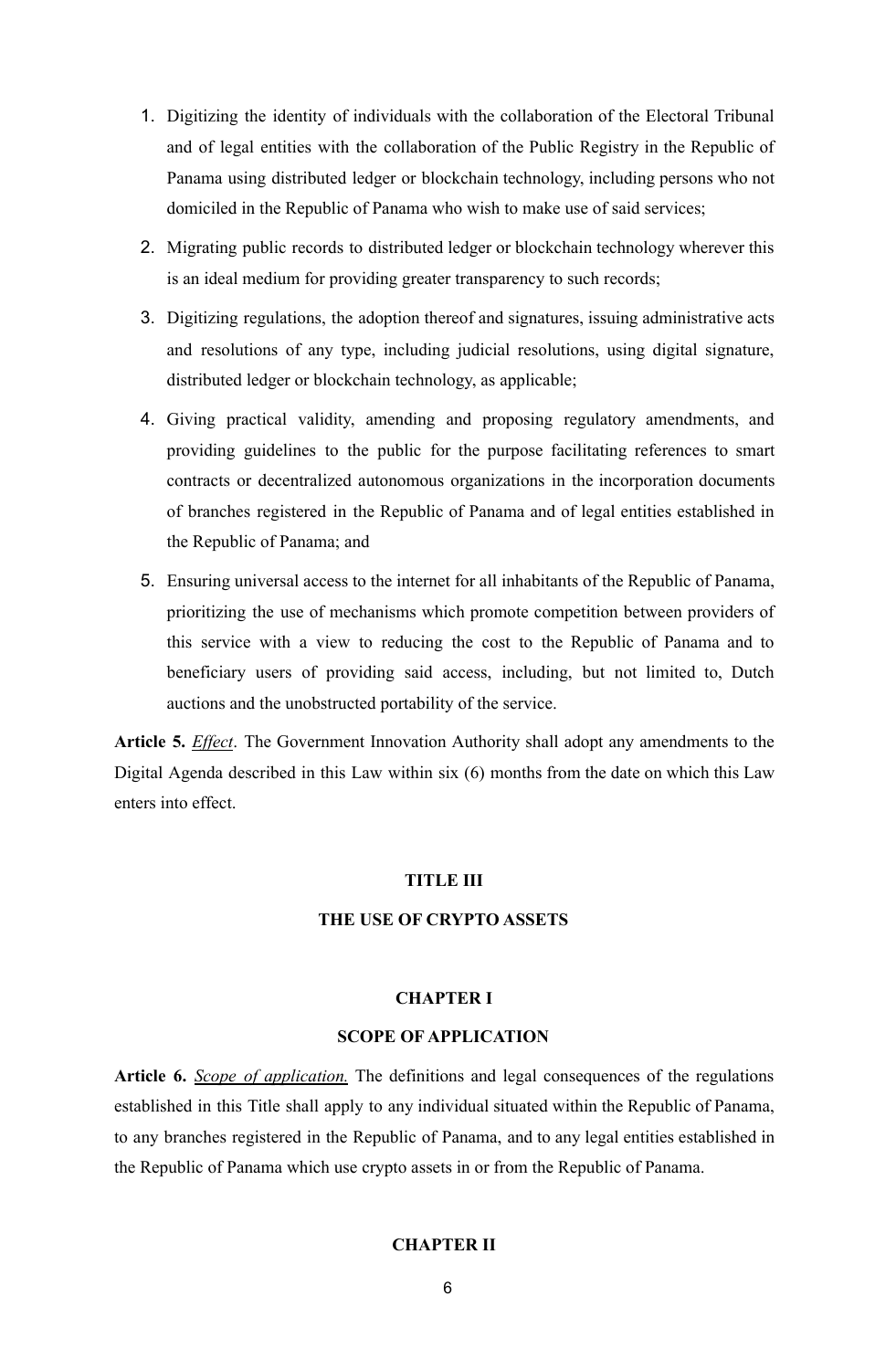## **THE USE OF CRYPTO ASSETS AS A MEANS OF PAYMENT**

**Article 7.** *Use of crypto assets as an expression of contractual freedom and monetary freedom in the Republic of Panama.* Individuals situated within the Republic of Panama, branches registered in the Republic of Panama and legal entities established in the Republic of Panama may freely agree to use of crypto assets, including, but not limited to Bitcoin (BTC), Ethereum (ETH), XRP, Litecoin (LTC), XDC Network (XDC), Elrond (EGLD), Stellar (XLM), IOTA and Algorand (ALGO), as a means of payment for any civil or commercial operation not prohibited by the legal system of the Republic of Panama.

**Article 8.** *Ability to pay taxes, fees and other tax obligations with crypto assets.* Any authority and entity of the Republic of Panama may receive payments in crypto assets for any taxes, fees and other tax obligations directly or through payment processors or agents engaged for this purpose in accordance with the Regulations for the Use of Crypto Assets for the Payment of Taxes issued by the General Directorate of Revenue of the Ministry of Economy and Finance in collaboration with the Government Innovation Authority, based on the following principles:

- 1. The protection, order, stability and transparency of public finances; and
- 2. Cybersecurity best practices for the prevention of financial losses.

This regulation shall define which crypto assets may be received and the conditions under which they shall be received, including the conditions for the convertibility thereof into U.S. dollars.

#### **CHAPTER III**

## **THE USE OF CRYPTO ASSETS IN THE STOCK MARKET AND IN COLLECTIVE FINANCING ACTIVITIES**

**Article 9.** *Use of crypto assets to represent securities and other assets*. The issuers of securities may use distributed ledger technology, blockchain, or crypto assets as a way of representing securities and any other assets, including, but not limited to, precious metals and real property, which shall fully and functionally equivalent to any other form of issuance or representation of said securities or assets.

**Article 10.** *Security Token Offering (STO):* Companies which meet redeemable asset entity requirements may create and issue Security Tokens (STO) to use blockchain technology for the benefit of local and international companies. This process shall be defined and developed in accordance with regulations established by the Superintendence of Securities Markets.

These regulations shall be approved within three (3) months from the date on which this Law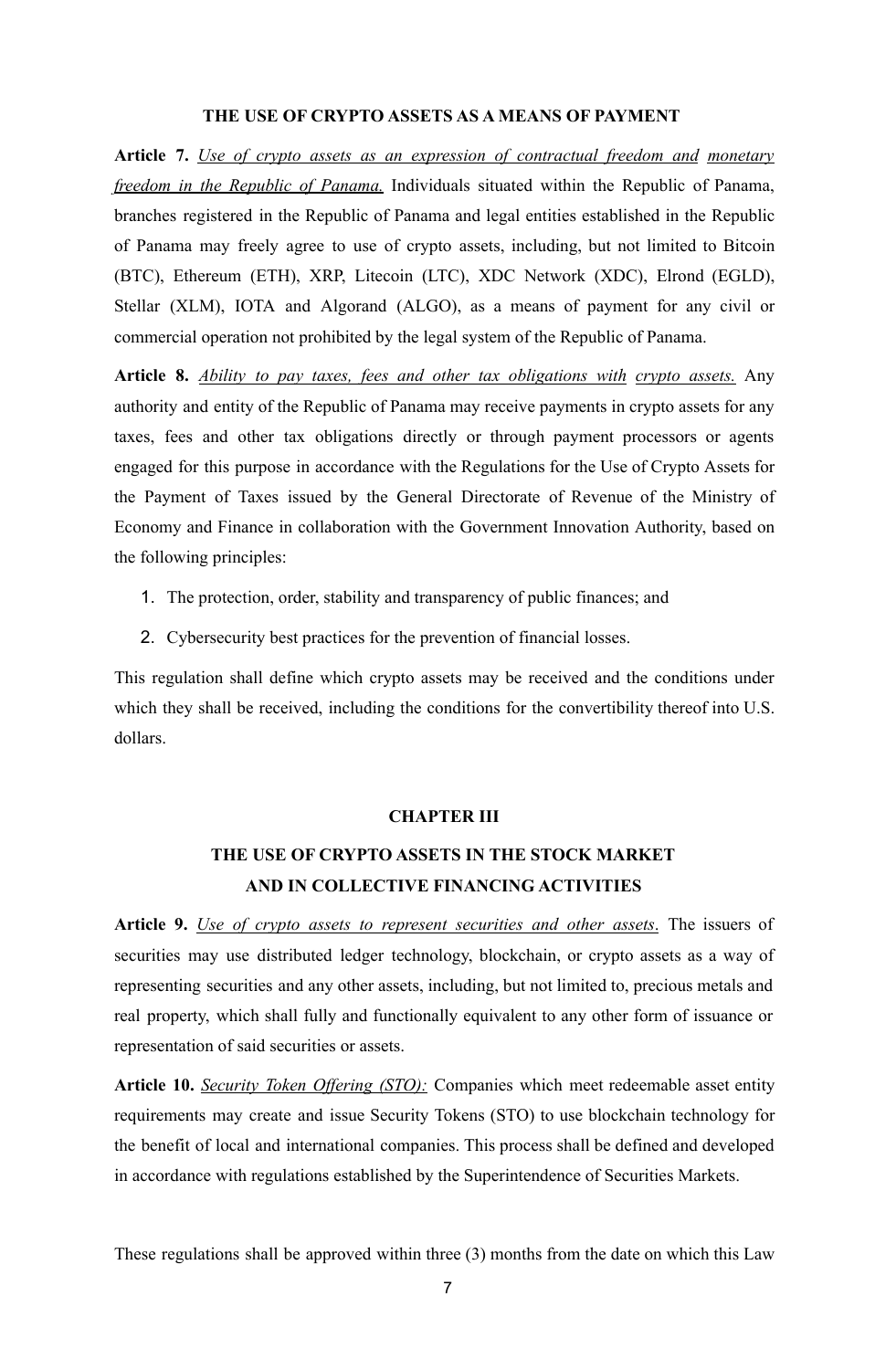enters into effect.

**Article 11.** *Public offerings exempt from collective financing based on investments.* The Board of Directors of the Superintendency of the Securities Market shall define, by agreement of a majority of its members, the conditions in which collective financing activities based on investments provided by any financial reporting entities shall be deemed exempt offerings pursuant to Article 129 Title V of the Securities Law, based on the following principles:

- 1. The protection of and proper reporting to, the investing public; and
- 2. The promotion of and competitiveness of the Panamanian financial center.

**Article 12.** *Effect.* The Board of Directors of the Superintendency of the Securities Market shall adopt the agreement referred to in this Title within three (3) months from the date on which this Law enters into effect.

## **TITLE IV**

## **ISSUANCE OF REDEEMABLE DIGITALASSETS**

## **CHAPTER I**

## **SCOPE OF APPLICATION AND EXCLUSIONS**

**Article 13.** *Scope of application*. Any individuals situated in the Republic of Panama, branches registered in the Republic of Panama and legal entities established in the Republic of Panama which regularly engage in the business of issuing redeemable digital assets are subject to the provisions of this Title.

**Article 14.** *Exclusions from the definition of crypto asset holdings*. For the purposes of this Law, the following activities are not considered crypto assets holdings:

- 1. The validation of crypto asset transactions conducted by crypto asset network verification nodes, including, but not limited to, Bitcoin mining and Ethereum mining or staking by means of any decentralized consensus mechanism, including, but not limited to, proof-of-work and proof-of-stake.
- 2. The development or sale of hardware or software enabling the direct holding of crypto assets by people; or
- 3. The development of crypto assets, smart contracts or their corresponding protocols for use by third parties.

**Article 15.** *Exclusions from the definition of redeemable digital assets*. For the purposes of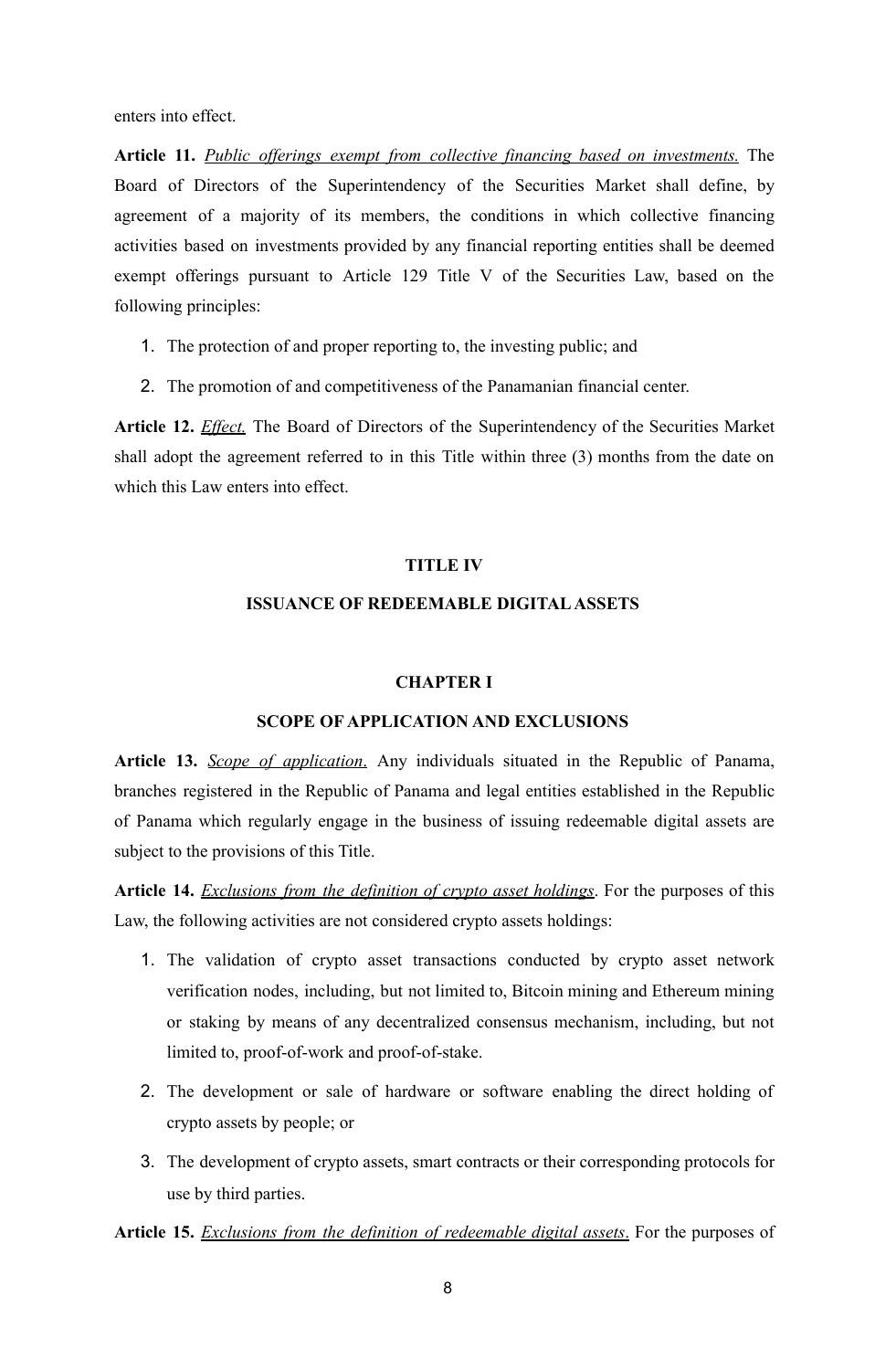this Law, redeemable digital assets do not include electronically stored monetary assets that meet any of the following criteria:

- 1. Those which enable the holder of the redeemable digital asset to acquire goods and services only from the issuer, including, but not limited to, loyalty programs or monetary assets not representing a credit redeemable by the issuer in funds or fungible crypto assets;
- 2. Those which enable the holder of the redeemable digital asset to acquire goods and services solely from a limited network of providers with direct commercial agreements with the issuer and which are not deemed to be a payment system in accordance with the definition of said phrase in Article 3 of this Law and in the Payment Systems Regulations established in Title VI of this Law; or
- 3. Those which are the digital representation of assets issued by or on behalf of a publisher and used solely within an online game, gaming platform or family of games sold by the same publisher or offered on the same gaming platform.

## **CHAPTER II**

## **ISSUERS OF REDEEMABLE DIGITALASSETS**

## **AS REPORTING PARTIES**

**Article 16.** *Designation as a reporting party*. Issuers of redeemable digital assets, including redeemable digital asset entities, are considered reporting parties under Law 23 of 2015. As such, issuers of redeemable digital assets shall comply with due diligence measures and any other mechanisms for preventing and controlling the risks of money laundering, terrorist financing and financing the proliferation of weapons of mass destruction established in Law 23 of 2015.

**Article 17.** *Supervisory body*. In its capacity as the supervisor of financial reporting parties under Law 23 of 2015, the Superintendency of Banks shall ensure that any applicable regulations take into account the criteria recommended by the International Financial Action Task Force with regard to:

- 1. The risks of money laundering, the financing of terrorism and the financing of the proliferation of weapons of mass destruction of virtual currencies; and
- 2. The balance between financial inclusion and the prevention of use for unlawful purposes.

**Article 18.** *Effect*. The Board of Directors of the Superintendency of Banks shall adopt any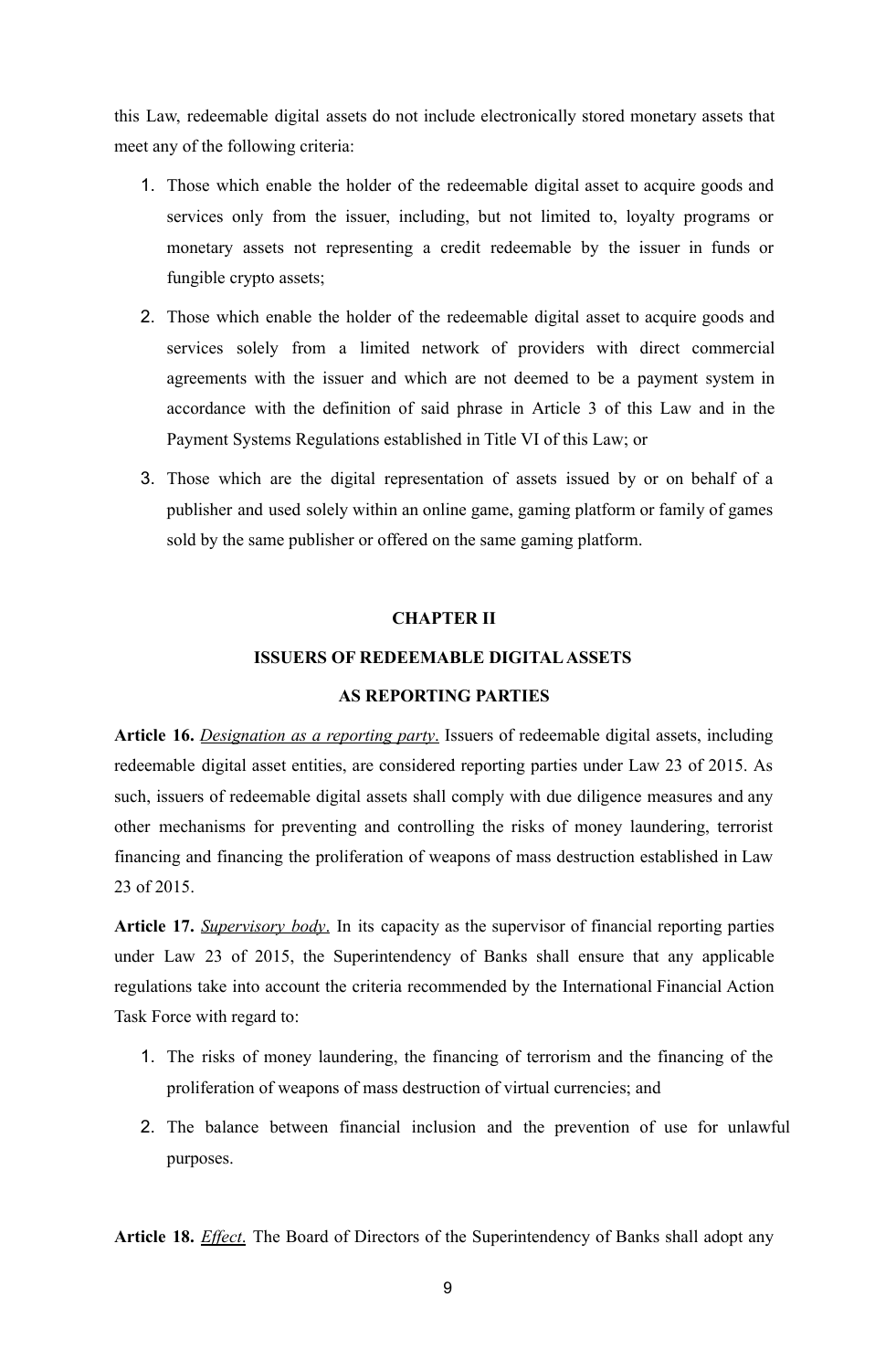agreements required to comply with this Title within three (3) months from the date on which the Ministry of Commerce and Industry (MICI) begins to receive license requests from redeemable digital asset entities.

## **CHAPTER III**

## **THE REGULATION AND MONITORING OF**

## **REDEEMABLE DIGITALASSET ENTITIES**

**Article 19.** *Creation of regulations*. The Ministry of Commerce and Industry (MICI) shall be in charge of creating the regulations for Title IV of this Law.

**Article 20.** *Term for creation of the regulations*. These regulations shall be adopted within three (3) months from the date on which this Law enters into effect, at which time any application for licenses from redeemable digital asset entities shall begin to be accepted.

**Article 21.** That Article 52 of Executive Decree 46 of 2008 be amended to read as follows:

**Article 52.** The purpose of the General Directorate of Financial Companies shall be to supervise and **monitor redeemable digital asset entities**, financial companies, financial leasing companies, remittance companies, credit history data information companies, financial factoring companies and pawn shops, as well as compliance with rules on the prevention of money laundering for financial companies.

**Article 22.** That Article 53 of Executive Decree 46 of 2008 be amended to read as follows:

**Article 53.** The General Directorate of Financial Companies shall perform the following functions:

- 1. Authorize by the **granting of any registration or license, as appropriate, the operation of redeemable digital asset entities**, financial companies, financial leasing companies, remittance companies, credit history data information companies, financial factoring companies and pawn shops following compliance with any legal requirements and formalities.
- **2. Solely and exclusively regulate the obligations of redeemable digital asset entities.**
- **3. Take measures to protect financial consumers when trading crypto assets in redeemable digital asset entities which are deemed to pose a substantial risk of fraud to the financial consumer.**
- 4. Cancel **any registration or license, as the case may be, of redeemable digital asset entities**, financial companies, financial leasing companies, remittance companies, credit history data information companies, financial factoring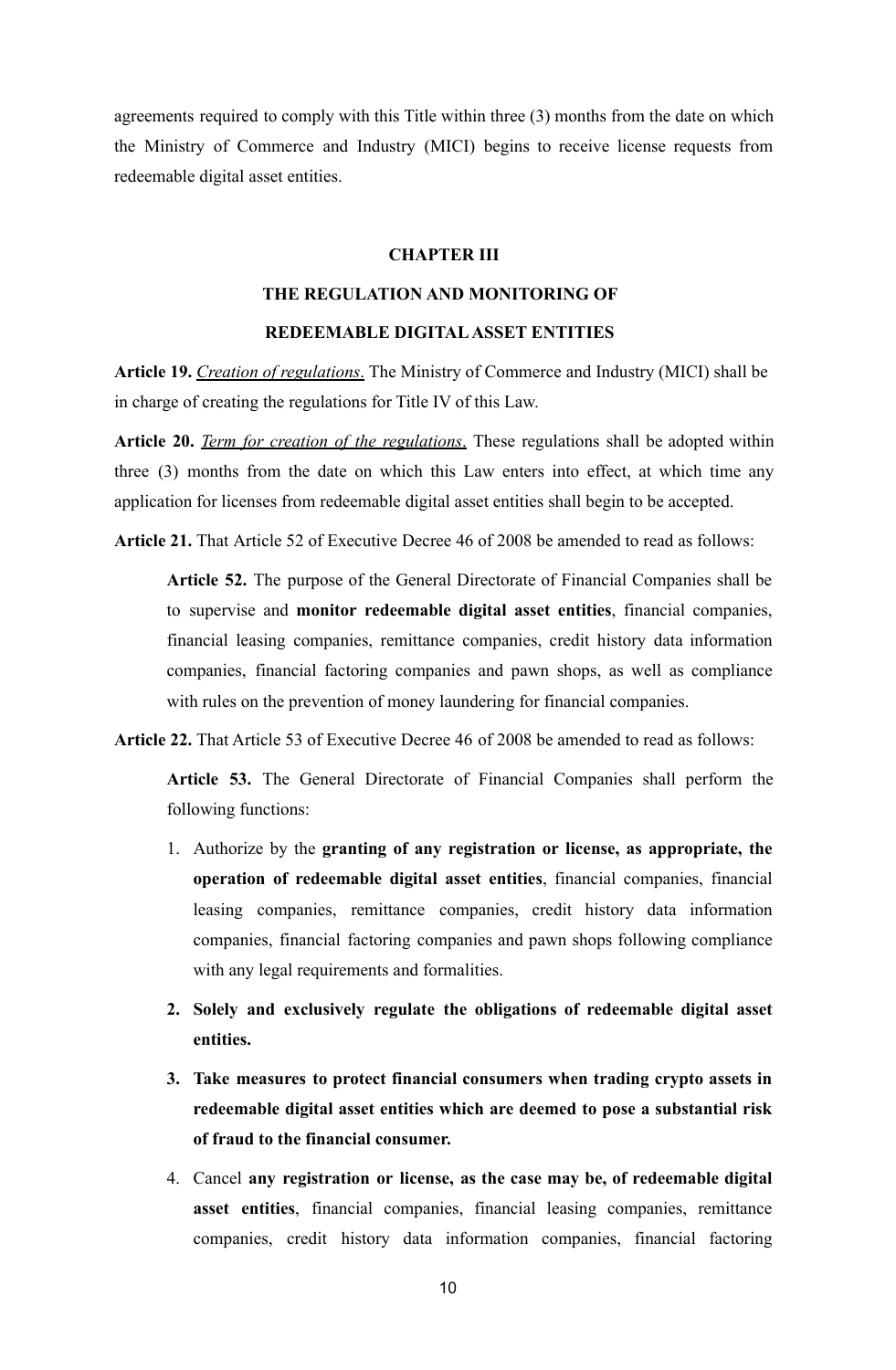companies, and pawn shops in accordance with any applicable rules.

- 5. Issue resolutions authorizing amendment or changes to **redeemable digital asset entities**, financial companies, financial leasing companies, remittance companies, credit history data information companies, financial factoring companies and pawn shops.
- 6. Arrange the performance **of monitoring tasks and** regular and special audits of companies under their supervision and control**, including redeemable digital asset entities**.
- 7. Update the operating records of companies under its supervision and control**, including redeemable digital asset entities**.
- 8. Arrange the preparation and remittance of statistical, administrative and relationship reports to the Financial Analysis Unit (UAF) and any other competent entities for the prevention of money laundering and the financing of terrorism.
- **9.** Prepare regulations for companies under its supervision and control aimed at improving management competence, **and prepare guides, instructions and other documentation to be used by redeemable digital asset entities.**
- 10. Train any parties regulated by the Directorate on the prevention of money laundering and the financing of terrorism, and on other related matters.
- 11. Supervise and organize all operational and administrative processes developed under the management framework.
- **12. Address, at first instance, any complaints submitted by the users of services provided by regulated companies, including any redeemable digital asset entities.**
- **13. Apply the pertinent penalties to regulated parties for breach of any rule rules that govern the same, including any redeemable digital asset entities.**
- **14. Provide the Directorate of Statistics of the Office of the Comptroller General of the Republic with accounting, statistical and financial information regarding the performance of these commercial activities within the national economy.**
- **15. Take part in the Financial Coordination Council to maintain an exchange of information between different regulated sectors.**
- **16. Establish applicable registration or licensing fees to its regulated entities.**
- 17. Any other functions pertaining thereto in accordance with any law, regulations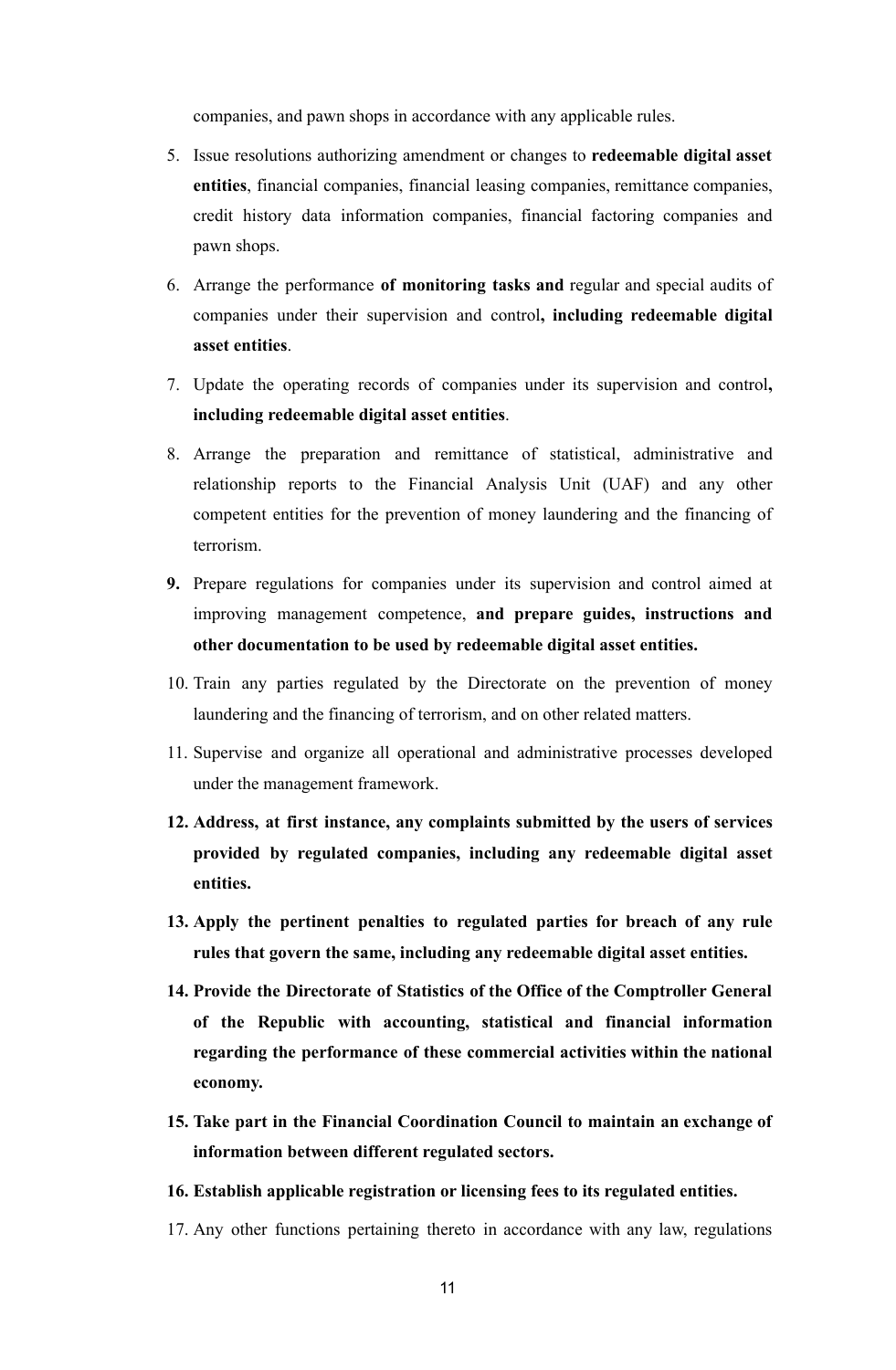and resolutions, and any other similar functions assigned thereto.

#### **CHAPTER IV**

## **OBLIGATIONS OF REDEEMABLE DIGITALASSET ENTITIES**

**Article 23.** *Redeemable digital asset issuer license requirement.* Any individual situated within the Republic of Panama, any branch registered in the Republic of Panama or any legal entity established in the Republic of Panama which are regularly engaged in issuing redeemable digital assets to third parties and which do not fall within the exclusions contained in Articles 14 and 15 of this Law shall obtain a license as redeemable digital asset entities issued by the Ministry of Commerce and Industry (MICI).

**Article 24.** *Obligation to safeguard funds*. Any redeemable digital asset entity shall be obliged to safeguard any funds received in exchange for the issued redeemable digital asset by following one, or a combination of the two safeguard alternatives referred to in the following Articles.

**Article 25.** *Safeguarding funds in bank accounts or safe and liquid investments*. As a first option for compliance with their obligation to safeguard funds, redeemable digital asset entities shall:

- 1. Hold the funds in a bank account kept in one or more licensed banking entities in the Republic of Panama or in countries authorized under the regulations of this Law; or
- 2. Invest the funds received in safe and liquid, low-risk investments as described in the regulations of this Law.

**Article 26.** *Safeguarding funds with insurance and bonds*. As a second option for compliance with the obligation to safeguard funds, redeemable digital asset entities shall obtain an insurance policy or bond in Panama issued by any entity authorized for this purpose by the Superintendency of Insurance and Reinsurance or from any of the countries authorized under the regulations of this Law, in compliance with the procedures and audits established therein for said purpose.

**Article 27.** *Prohibition on the use of safeguarded funds as collateral and duty to keep separate accounting.* Redeemable digital asset entities shall comply with the following:

- 1. No person other than the Redeemable Digital Asset Entity shall be entitled to own any rights to such funds or shall be the beneficiary of the insurance policy or bond, as applicable, and
- 2. Separate accounting for these funds shall always be maintained and reported to the Directorate of Financial Companies of the Ministry of Commerce and Industry.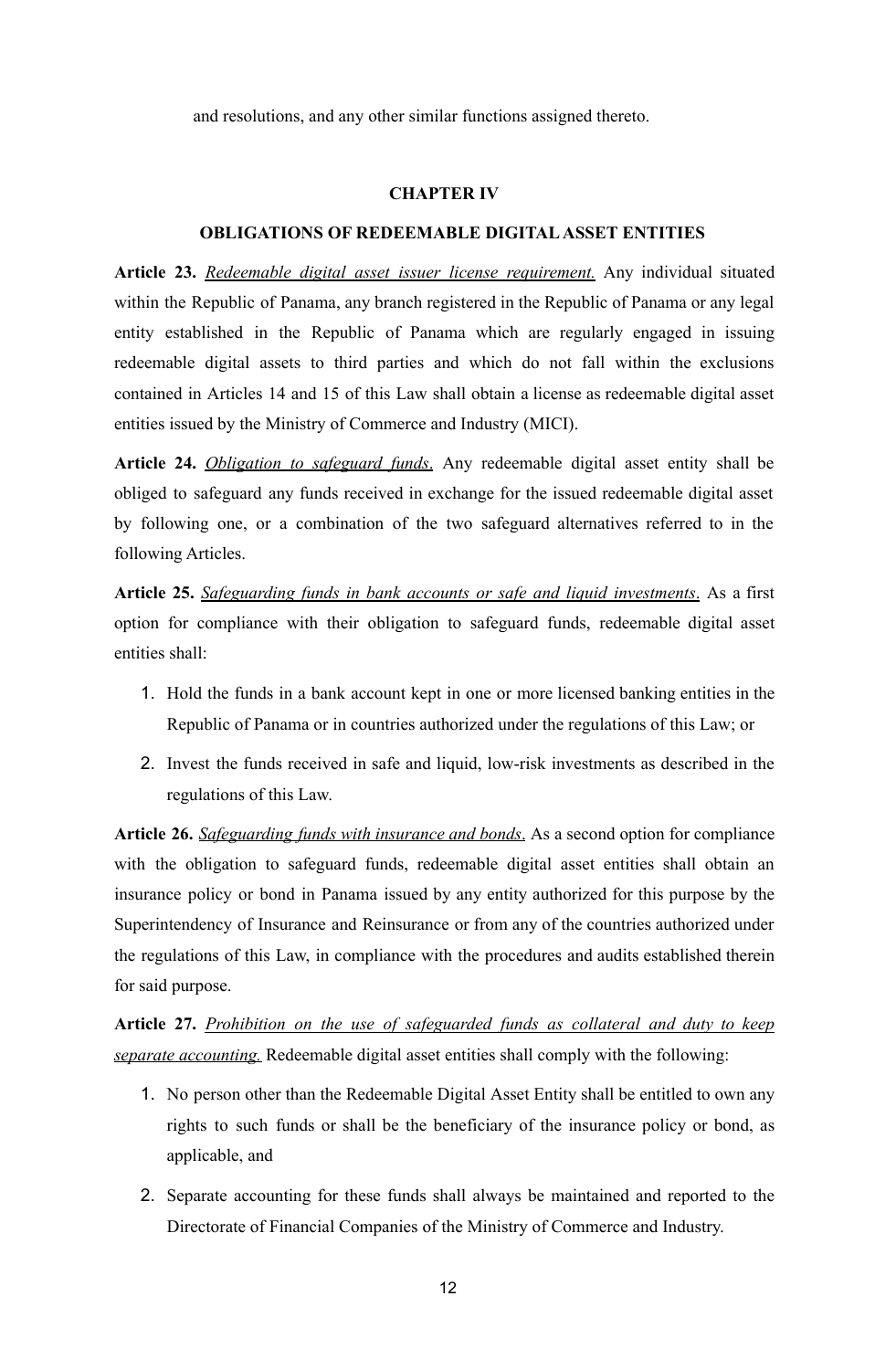**Article 28.** *Duty to safeguard fungible crypto assets and other physical assets received*. Any redeemable digital asset entity shall safeguard any fungible crypto assets or physical assets received in exchange for the issued redeemable digital asset and shall be liable for any loss resulting from any technology breach or physical loss of the safeguarded fungible crypto assets or physical assets.

The Ministry of Commerce and Industry (MICI) shall define the best practices which shall be obligatory for any Redeemable Digital Asset Entity holding fungible crypto assets or physical assets in its possession.

**Article 29.** *Capital requirements.* Any redeemable digital asset entity shall at all times maintain paid-in capital in addition to the funds, fungible crypto assets and physical assets safeguarded corresponding to 2% of the average redeemable digital asset issued as the same is defined in paragraph 32 of Article 3 of this Law.

The Ministry of Commerce and Industry (MICI) shall determine:

- 1. The method for calculating the average redeemable digital asset for the purposes of defining the initial capital requirement;
- 2. Any amendments to the percentage established in the foregoing paragraph;
- 3. The authorization of alternative safeguard methodologies;
- 4. The creation of thresholds of general application to redeemable digital asset entities with lesser or greater capital requirements:
	- a. To promote experimentation with new technologies and business models (sandbox regulation) by redeemable digital asset entities which are designated as experimental by the Ministry of Commerce and Industry (MICI), where the operation risk thereof is limited and clearly disclosed to its end users; and
	- b. To mitigate any risks created by Redeemable Digital Asset Entities determined to be of systemic importance by the Ministry of Commerce and Industry (MICI) in accordance with guidelines set forth in the regulations of this Law.

**Article 30.** *Appropriate management of operational risks.* Each Redeemable Digital Asset Entity shall adopt and maintain an appropriate operational risk management manual in accordance with the provisions of this Law.

## **CHAPTER V**

## **ADDITIONAL PROVISIONS ON THE ISSUANCE OF**

## **REDEEMABLE DIGITALASSETS**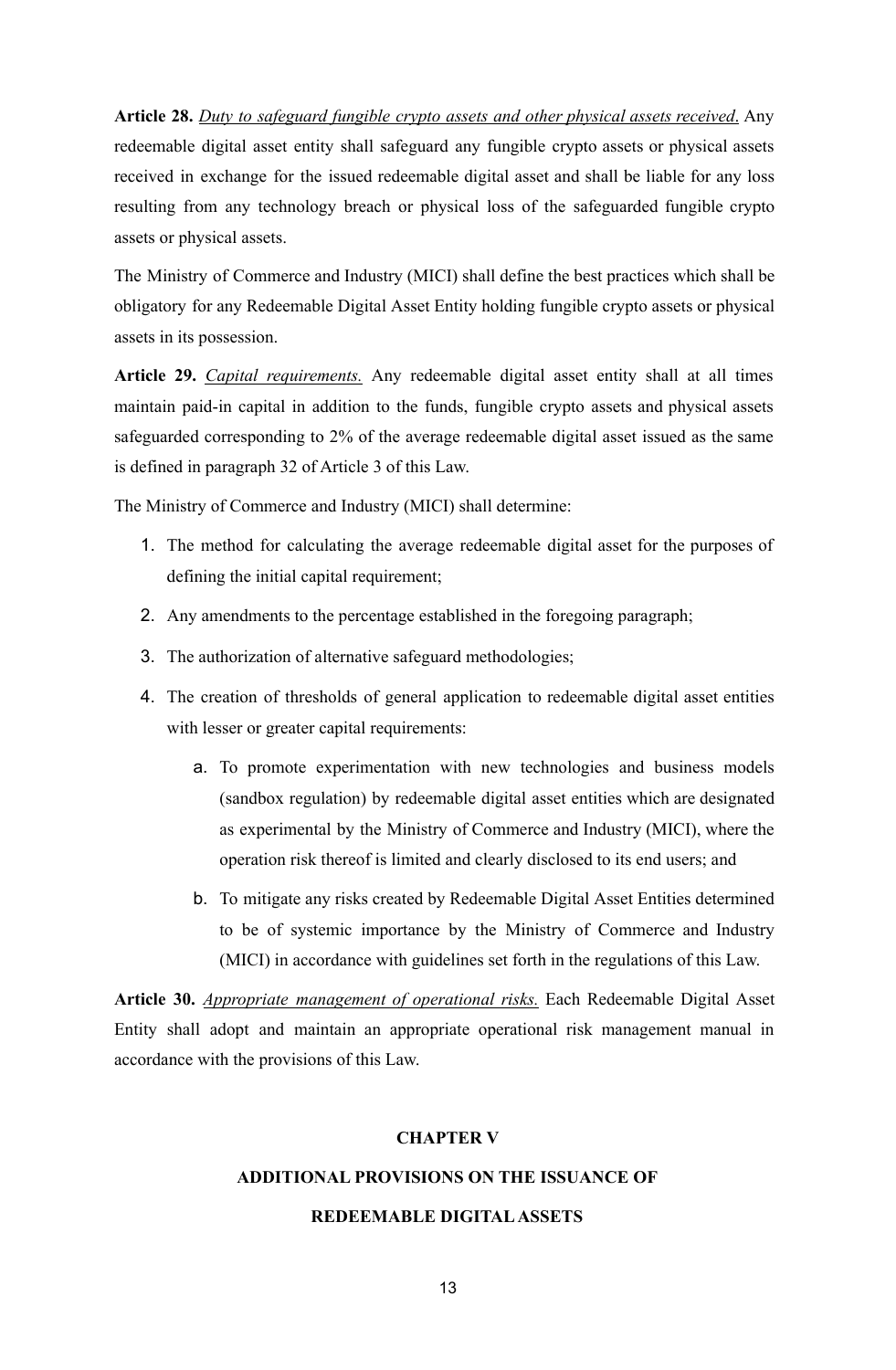**Article 31.** *Funds, fungible crypto assets and physical assets held on a trust basis*. Funds, fungible crypto assets and physical assets held by redeemable digital asset entities shall be subject to the following regime:

- 1. Safeguarded funds, fungible crypto assets and physical assets are deemed to be held on a trust basis by the issuer of the redeemable digital asset in the name and for the benefit of one or more of its clients;
- 2. It shall be understood that said funds, fungible crypto assets and physical assets do not form part of the personal assets of the issuer of the redeemable digital asset; and
- 3. Such funds, fungible crypto assets and physical assets may not be seized, encumbered or attached or otherwise subject to any claims from, or actions by, the creditors of the issuer redeemable digital asset, nor shall they form part of the assets of the issuer of the redeemable digital asset in any insolvency or other similar proceedings.

The holding on a trust basis referred to in this Article is mandated by law without requiring a trust agreement to be entered into between the issuer of the redeemable digital asset and its client.

The provisions of Law 1 of 1984 shall not apply to this holding on a trust basis. Issuers of redeemable digital assets shall not require a trust license and will have no obligations other than those expressly contemplated hereunder, in the provisions of the Ministry of Commerce and Industry (MICI), and in any agreements entered into in connection with said matter.

**Article 32.** *Prohibited raising of funds*. The issuance of redeemable digital assets shall not be deemed:

- 1. A prohibited raising of funds from the public in accordance with paragraph of Article 2 of the Banking Law;
- 2. To be covered by the offence of unlawful raising of financial resources as provided in the Criminal Code;
- 3. A public offering of securities as defined in Title V of the Securities Law; or
- 4. A trust activity as defined in Law 21 of May 10, 2017.

**Article 33.** *Access to banking services and non-discrimination of Redeemable Digital Asset Entities*. The Board of Directors of the National Bank of Panama, by agreement of the majority of its members, shall issue guidelines to facilitate the opening of accounts by Redeemable Digital Asset Entities in the National Bank of Panama with a view to providing said entities with access to banking services. These guidelines shall comply with the usual requirements established by the Superintendency of Banks as the bank regulator.

The Board of Directors of the Superintendency of Banks, by agreement of the majority of its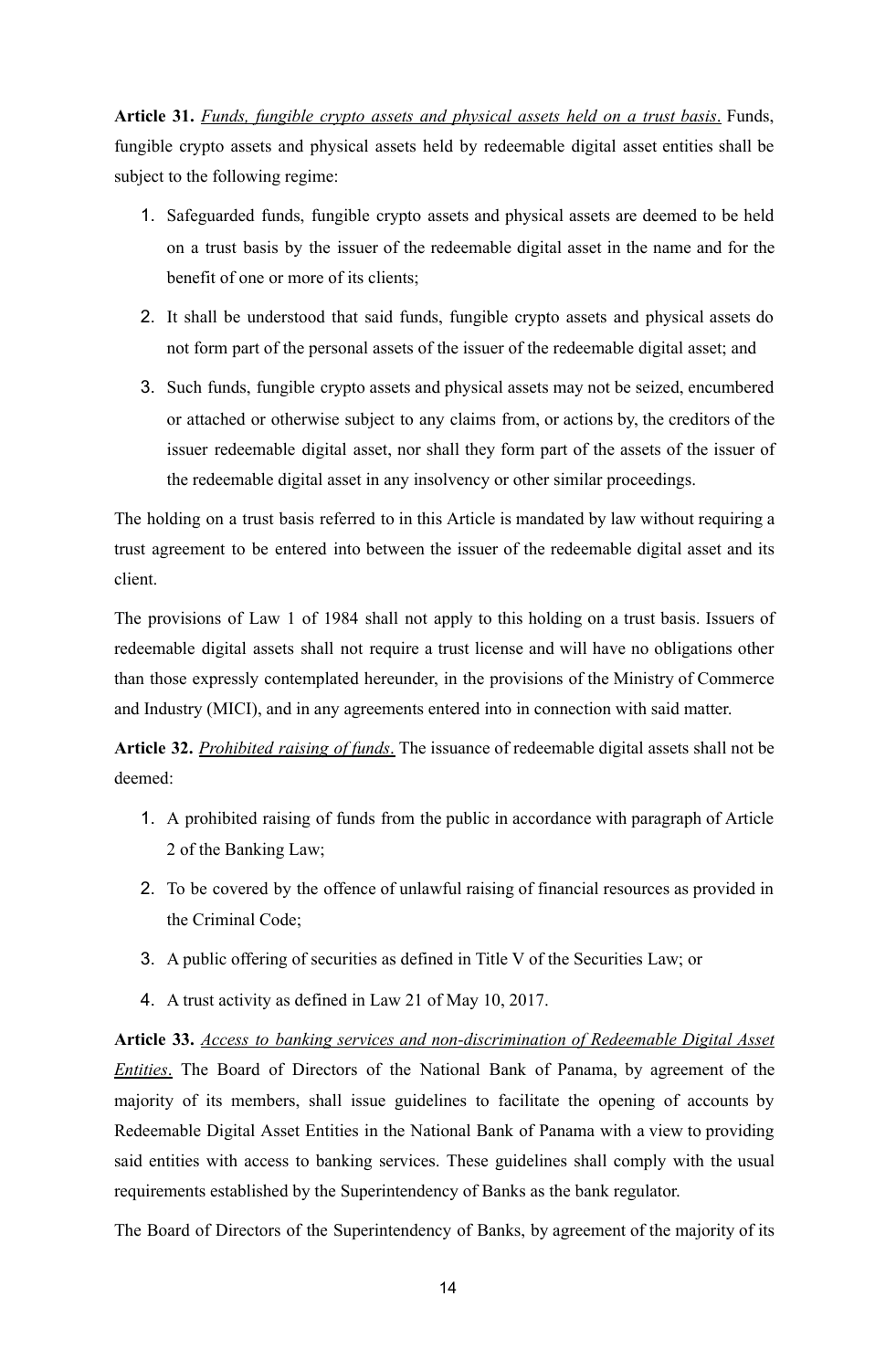members, shall issue guidelines promoting access to banking services by Redeemable Digital Asset Entities amongst all of the banks of the Panamanian financial center, taking into account the need for competition and the interoperability of the Panamanian financial system and the limitations imposed on banks by their correspondent counterparties abroad.

The Board of Directors of the National Bank of Panama and the Superintendency of Banks shall adopt any measures required under this title within three (3) months from the date on which the regulations of this Law enter into effect.

## **CHAPTER VI**

# **PENALTIES RELATING TO THE ISSUANCE OF**

## **REDEEMABLE DIGITALASSETS**

**Article 34.** *Procedure for imposing penalties*. The Ministry of Commerce and Industry (MICI) shall regulate the procedure for imposing penalties which shall be applicable with respect to redeemable digital asset entities and third parties responsible for a breach of the rules of this Law.

In the event of any gaps, these shall be filled by the rules of the procedure set forth in Law 38 of 2000.

**Article 35.** *Criteria for imposing penalties for a breach of obligations by the issuers of redeemable digital assets*. In order to apply the penalties established in this article, the Ministry of Commerce and Industry (MICI) shall take into account the following assessment criteria:

- 1. The seriousness of the breach;
- 2. The threat of, or damage caused;
- 3. Evidence of intent;
- 4. The effect of the administrative penalty in repairing the damage to the clients of the entity issuing the redeemable digital asset suffering the direct damage; and
- 5. The duration of the conduct.

The Ministry of Commerce and Industry (MICI) may establish additional criteria for imposing penalties wherever deemed appropriate.

**Article 36.** *Penalties for infringement by Redeemable Digital Asset Entities*. Any breach of the obligations established in this Chapter shall be penalized by the Ministry of Commerce and Industry (MICI).

Any party in breach of any of the obligations established in Chapter IV of this Title IV shall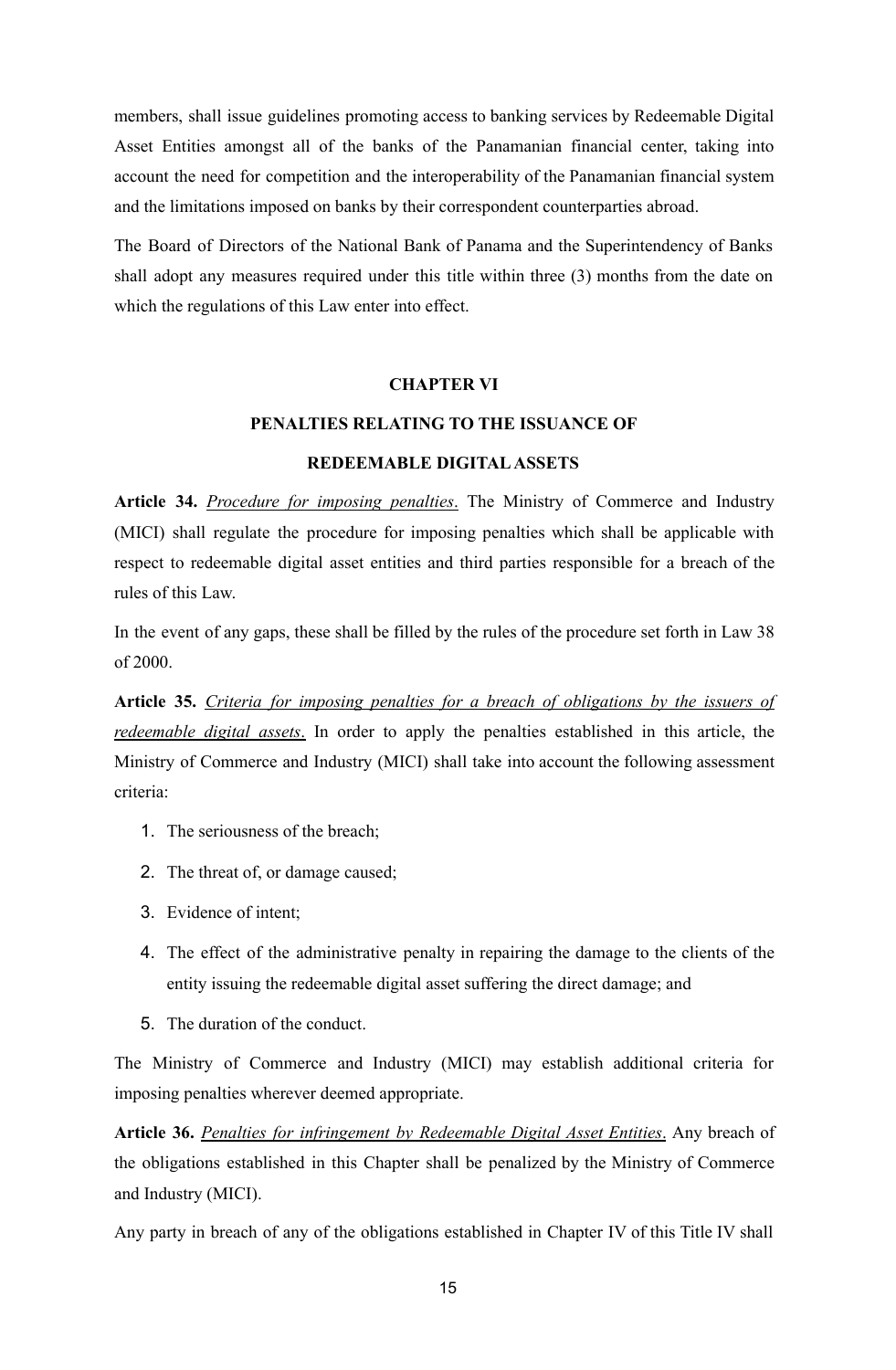be penalized with one or more of the following penalties:

- 1. A fine of not less than the gross profit made as a result of any acts or omissions involving the serious breach and not more than double the gross profit made. In the event that this criterium is not applicable, the sum of the fine may rise to the greater of the following amounts: 5% of the funds of the party in breach, 5% of the totality of its own or any third-party funds used during the breach, or one million balboas (B/.1,000,000.00).
- 2. The suspension or limitation of the type or volume of operations or activities which the party in breach is able to perform, including, but not limited to, a suspension of trading in crypto assets determined to be a substantial risk of fraud for the financial consumer.
- 3. Revocation or cancellation of the license as an issuer of redeemable digital assets.

**Article 37.** *Appeals*. Resolutions of the General Directorate of Financial Companies of the Ministry of Commerce and Industry (MICI) are subject to reconsideration and appeal, which shall be presented by the affected party within five (5) business days from the notification of the pertinent resolution or the notification of the resolution deciding the reconsideration, as the case may be. The decision deciding the appeal shall exhaust all government channels.

#### **CHAPTER VII**

## **THE ISSUANCE OF REDEEMABLE DIGITALASSETS**

## **BY THE REPUBLIC OF PANAMA**

**Article 38.** *Operation of Redeemable Digital Asset Entities by the Republic of Panama*. The Republic of Panama, through its authorities and entities, may engage in the activity of issuing redeemable digital assets by obtaining the corresponding license, or by hiring a provider holding said license for the following purposes:

- 1. To offer digital wallets to any individual and legal entity for the purpose of effecting payments and trading crypto assets in a secure manner, incorporating and facilitating the latest *blockchain* technologies;
- 2. To promote the financial inclusion and economic development of the inhabitants of the Republic of Panama; and
- 3. To contribute to the achievement of the Sustainable Development Goals (SDGs) of the United Nations.

**Article 39**. *Capabilities of the operation.* Redeemable digital asset activities carried out by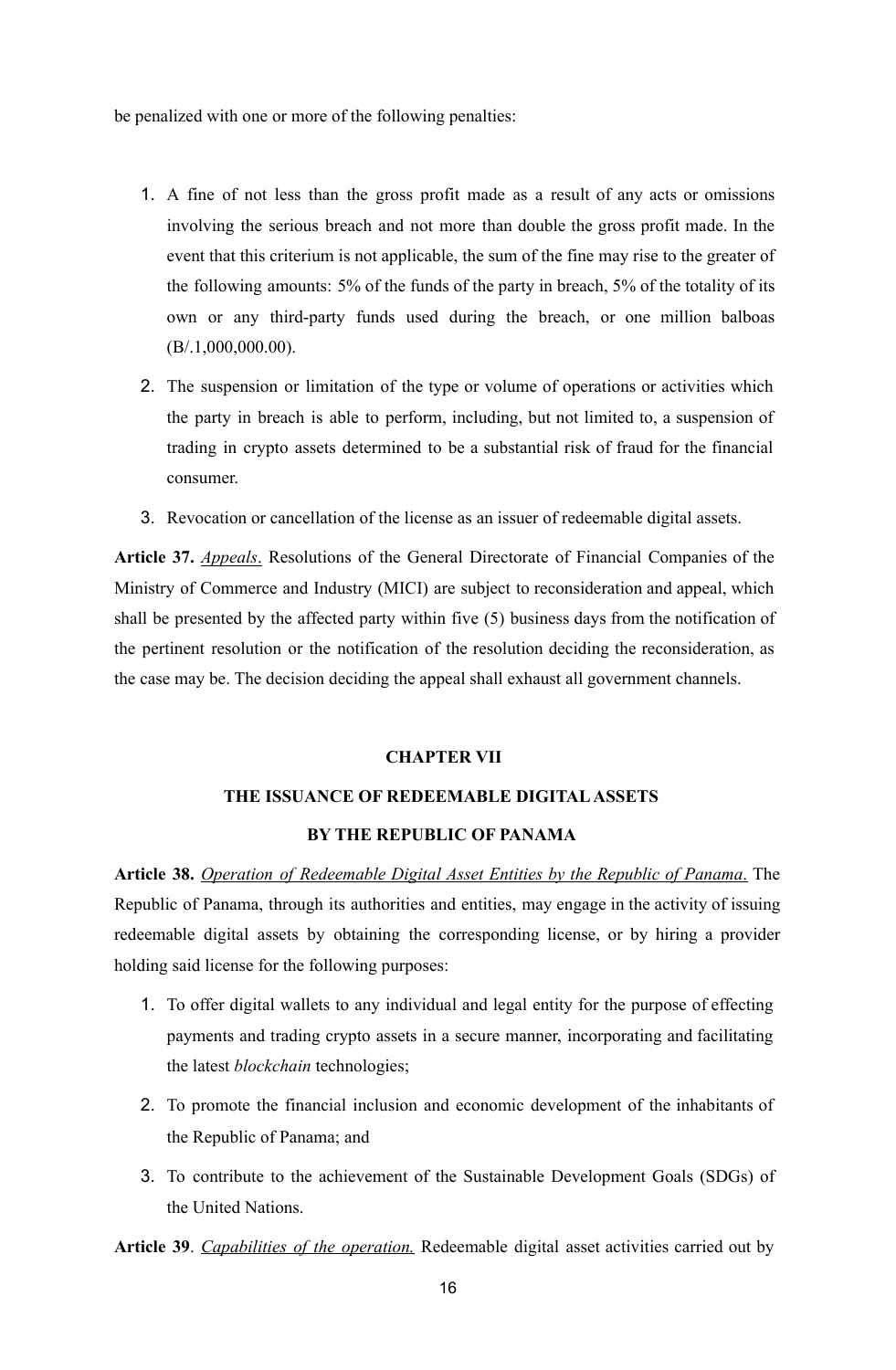the Republic of Panama shall include the following capabilities:

- 1. Offering digital wallets to any individual and legal entity for the purpose of effecting payments and trading crypto assets;
- 2. Tokenizing precious metals with blockchain technology, including, but not limited to gold and silver, each token 100% backed by the physical metal;
- 3. Facilitating the conversion and exchange of tokenized precious metals, crypto assets and scriptural money;
- 4. Facilitating the conversion and exchange of crypto assets for scriptural money, which may include, but is not limited to, Bitcoin (BTC), Ethereum (ETH), XRP, Litecoin (LTC), XDC Network (XDC), Elrond (EGLD), Stellar (XLM), IOTA and Algorand (ALGO);
- 5. Authorizing the redemption of such tokens if desired by the customer; and
- 6. Ensuring the safekeeping, storage and security of precious metals in accordance with applicable safeguarding regulations.

**Article 40**. *Backing of tokenized precious metals.* Precious metals tokenized on said platform shall be one physically and hundred percent (100%) backed at all times by deposits in security vaults which comply with international standards and are situated within the territory of the Republic of Panama, or which, if situated outside of Panama, form part of an international network of duly certified vaults. Said metals shall not be subject to any tax and the value thereof shall be set by the market.

**Article 41.** The State shall promote the use of this platform within all of its institutions and dependencies to facilitate the collection and payment of public services in general.

## **TITLE V**

## **BANK INTEROPERABILITY AND PAYMENT SYSTEMS**

## **CHAPTER I**

## **SCOPE OF APPLICATION**

**Article 42.** *Scope of application*. The definitions and legal consequences of the regulations established in this Title shall apply to payment systems, their administrators and any participants who, if they are individuals, are situated in the Republic of Panama, or if they are legal entities, are established or registered as branches in the Republic of Panama, or who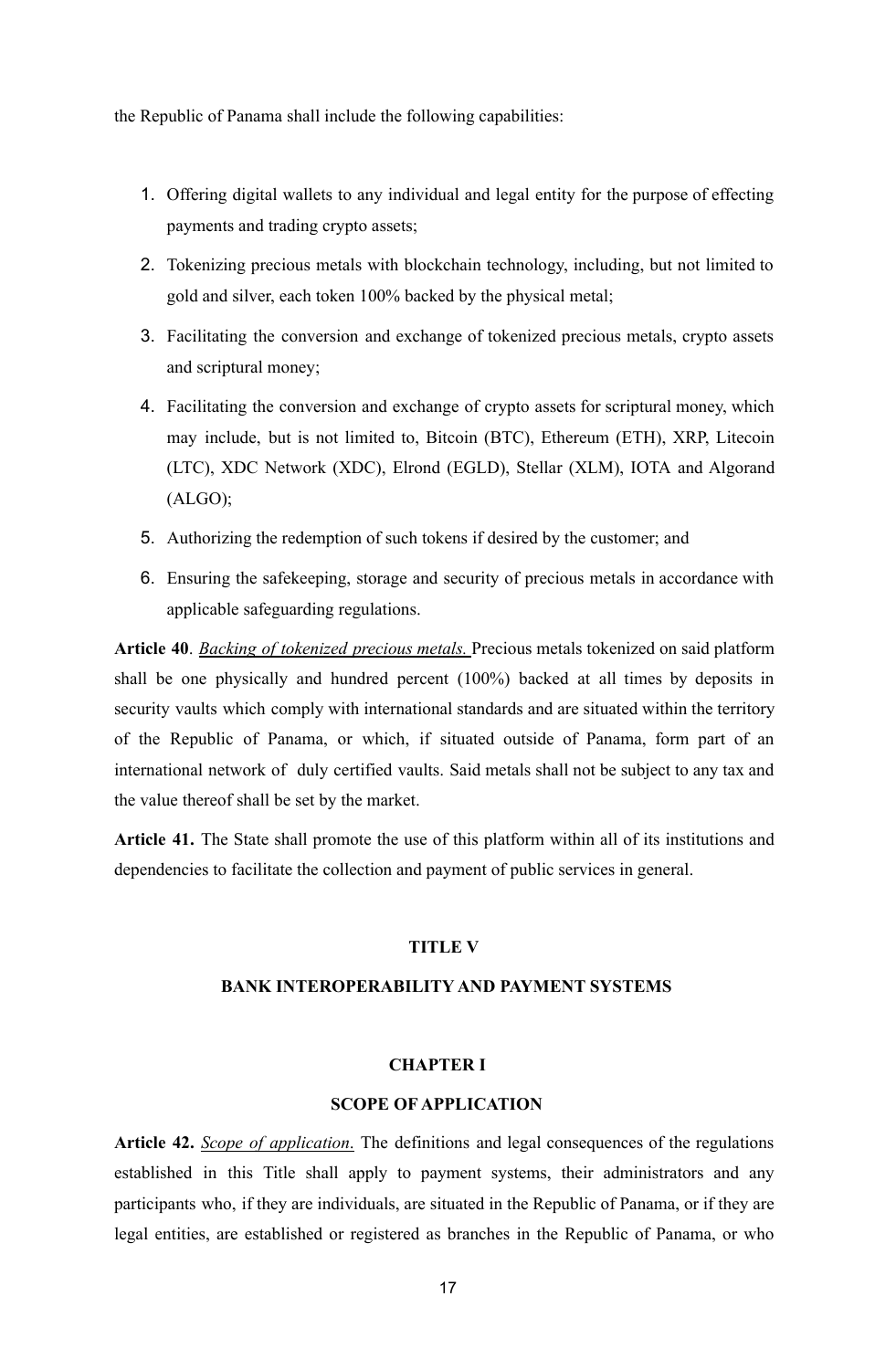operate in the Republic of Panama.

#### **CHAPTER II**

## **REGULATION AND MONITORING OF PAYMENT SYSTEMS**

**Article 43.** *Payment systems regulator*. In addition to its powers under Article 10 of the Organic Law of the National Bank of Panama, the Board of Directors of the National Bank of Panama will also have the sole and exclusive competence to regulate other payment systems operating within or from the Republic of Panama through the adoption and maintenance of Payment Systems Regulations by agreement of a majority of its members.

The rules of this chapter may be regulated and clarified in said regulations to include the any operational and technological changes which may arise, provided that any principles and requirements set forth in this Law are complied with.

Pursuant to a general resolution of a majority of its members, the Board of Directors of the National Bank of Panama may interpret the provisions of this Law and the Payment Systems Regulations for administrative purposes and in a general manner. These decisions shall be published digitally on the institution's website.

**Article 44.** *Effect*. The Board of Directors of the National Bank of Panama shall adopt the Payment Systems Regulations required by this Title V within three months from the date on which this Law enters into effect.

**Article 45.** *Monitoring payment systems and interpretation of particular cases*. As established in the Payment Systems Regulations, a specialist and dedicated department shall be created for this purpose in the National Bank of Panama, the sole objective of which is to monitor compliance and penalize any breaches of the Payment Systems Regulations and this Title.

The General Manager of the National Bank of Panama may interpret the provisions of this Law and the Payment Systems Regulations for administrative purposes and in a particular manner through said specialist department.

Said resolutions shall not contravene the provisions of this Law nor any resolutions which are general in scope which have issued by the Board of Directors of the National Bank of Panama. Moreover, they shall be published digitally on the institution's website.

**Article 46.** *Appeals*. Resolutions issued by the General Manager of the National Bank of Panama during its monitoring of the payment system are subject to reconsideration by the General Manager himself, and to appeal before the Board of Directors, which shall be presented by the affected party within five (5) business days from the notification of the pertinent resolution or the notification of the resolution deciding the reconsideration, as the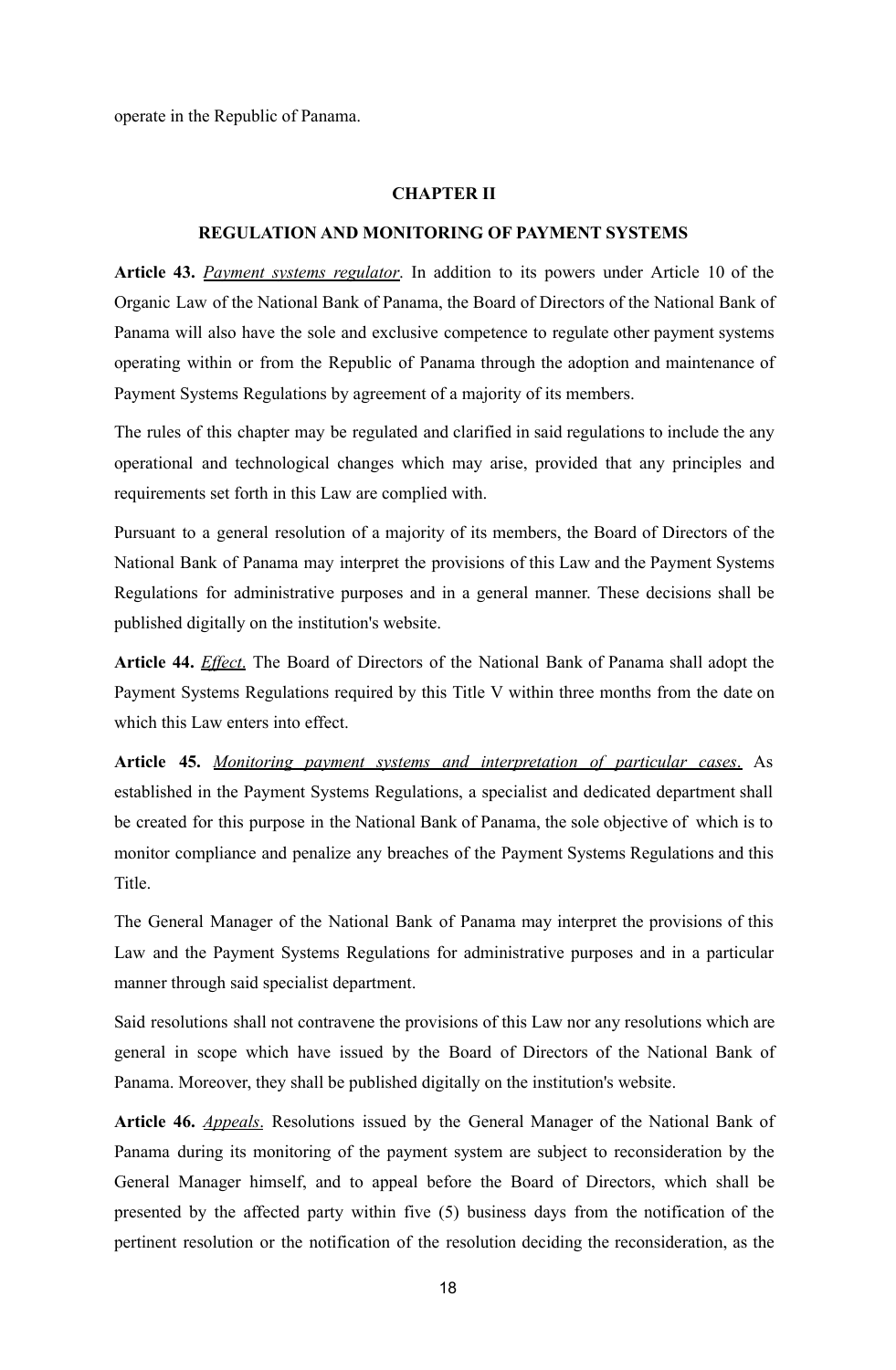case may be. The decision deciding the appeal shall exhaust all governmental channels.

Resolutions issued by the Board of Directors at first instance shall only be subject to reconsideration by the Board itself, which shall be presented by the affected party within five (5) business days from the notification thereof. The decision of the Board of Directors or the resolution deciding the appeal shall exhaust all governmental channels.

## **CHAPTER III**

# **OBLIGATIONS OF THE ADMINISTRATORS OF A PAYMENT SYSTEM AND INTERNAL RULES**

**Article 47.** *Declaration of the existence of a payment system.* Through the specialist department which monitors payment systems, the General Manager of the National Bank shall, *ex officio* or at the request of any person, declare the existence or extinction of a payments system and its corresponding administrator in compliance with the definitions of this Law.

Payment Systems Regulations shall regulate the legal consequences and deadlines for registering as a payment system administrator for the pertinent payment system administrator.

Once it has adopted the first version of the Payment System Regulations, the Board of Directors of the National Bank of Panama may declare the existence of payment systems. Said Regulations shall progressively develop criteria for declaring the existence thereof, however, there shall be evidence of the existence thereof when at least three (3) entities with a banking license, financial banking groups, or members of financial banking groups as defined in the Republic of Panama, directly or indirectly take part therein as participants.

**Article 48.** *Authorization of the internal rules for payment systems*. The internal rules of any payment system and any amendments thereto shall be subject to authorization by the National Bank of Panama as established in the Payment Systems Regulations and shall comply with the general requirements established in said regulations.

**Article 49.** *Publication of the internal rules of payment systems*. The internal rules of any payment system and any amendments thereto shall be kept up to date and shall be published digitally on the website of the National Bank of Panama providing free access thereto to any person.

**Article 50.** *Principles to be followed by the internal rules of any payment system*. In all cases, the internal rules of any payment system shall promote:

1. The efficiency and security of the payment system;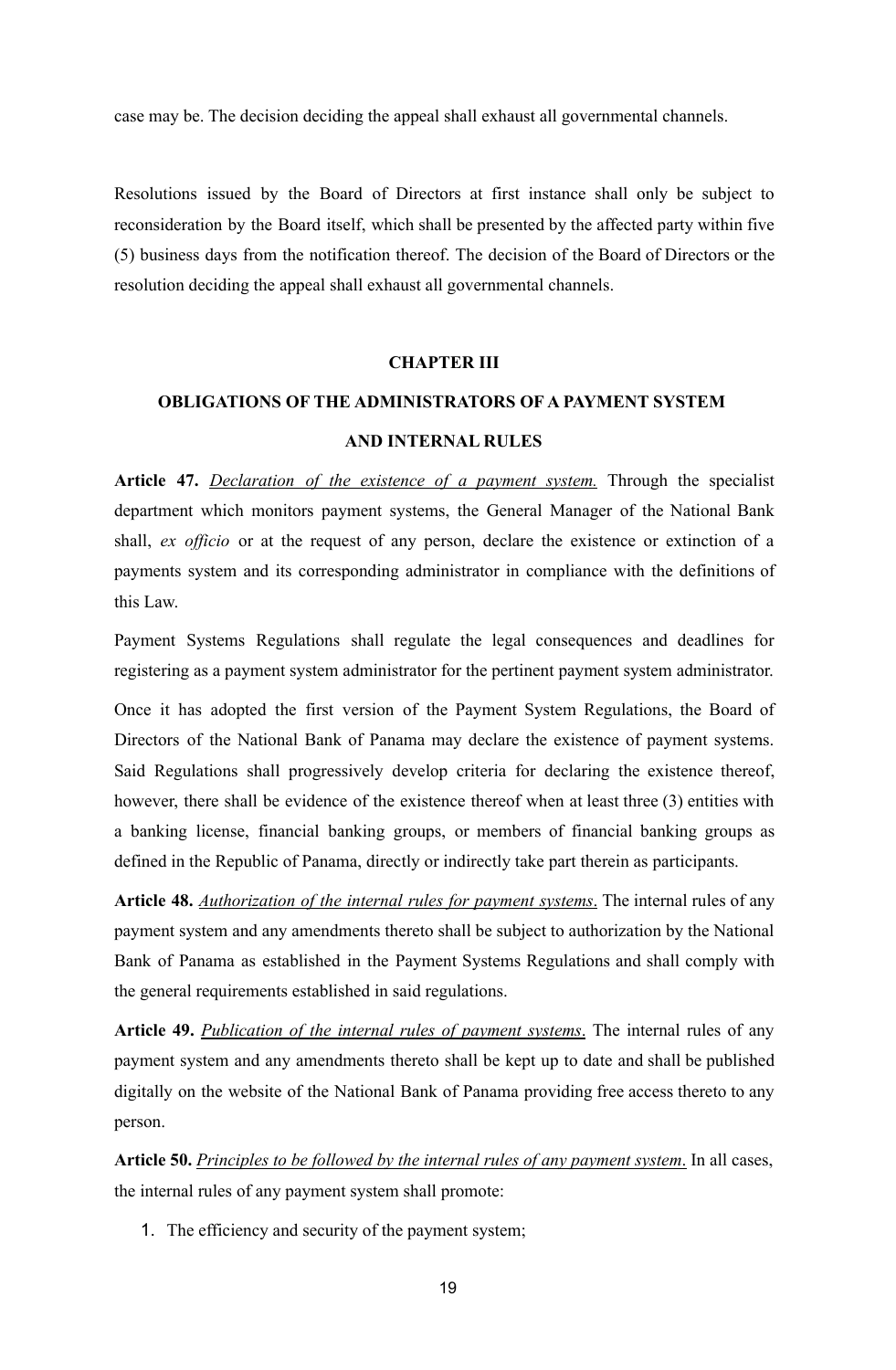- 2. The competitive development of the services provided using the payment system;
- 3. The immediacy of payments between the payment system participants;
- 4. Digital direct debits, interoperability and standardization of the bank accounts of customers of payment system participants; and
- 5. Open banking, the portability of information and the portability of the bank accounts of customers of payment system participants.

The Board of Directors of the National Bank of Panama shall progressively develop these principles, revising and modifying the Payment Systems Regulations if appropriate, at least once every calendar year with the specific purpose of promoting the greatest possible competition between payment systems participants for the benefit of the customers of any participants.

Through the specialist department which monitors payment systems, the General Manager of the National Bank of Panama may cancel or require amendments to, or the revocation of, the internal rules of any payment system which fail to comply with this Law and with the Payment Systems Regulations.

**Article 51.** *Minimum requirements for internal rules of any payment system*. In all cases, the internal rules of any payment system shall contain:

- 1. The moment in which transfer orders sent to the payment system in question are deemed accepted transfer orders;
- 2. The criteria for determining who may participate in the pertinent payment system, always focused on remaining open to the largest number of participants, in particular non-banks, and for the benefit of end users;
- 3. The methods available to the payment system for controlling any risks arising from clearing or settlement, including fraud control and chargeback rules;
- 4. The measures which shall be adopted in the event of any failure to comply by any participant;
- 5. The security measures of the operating system and any corrective actions in the event of any system failure, including the appropriate contingency plans;
- 6. Fees or any other charges which may be levied among the payment system participants as well as any others which may be levied on participants by the system administrator, including interchange fees where they exist, which shall be non-discriminatory;
- 7. That the assets, rights and securities granted as collateral for the fulfillment of accepted transfer orders, and any clearing and settlement arising therefrom shall, at all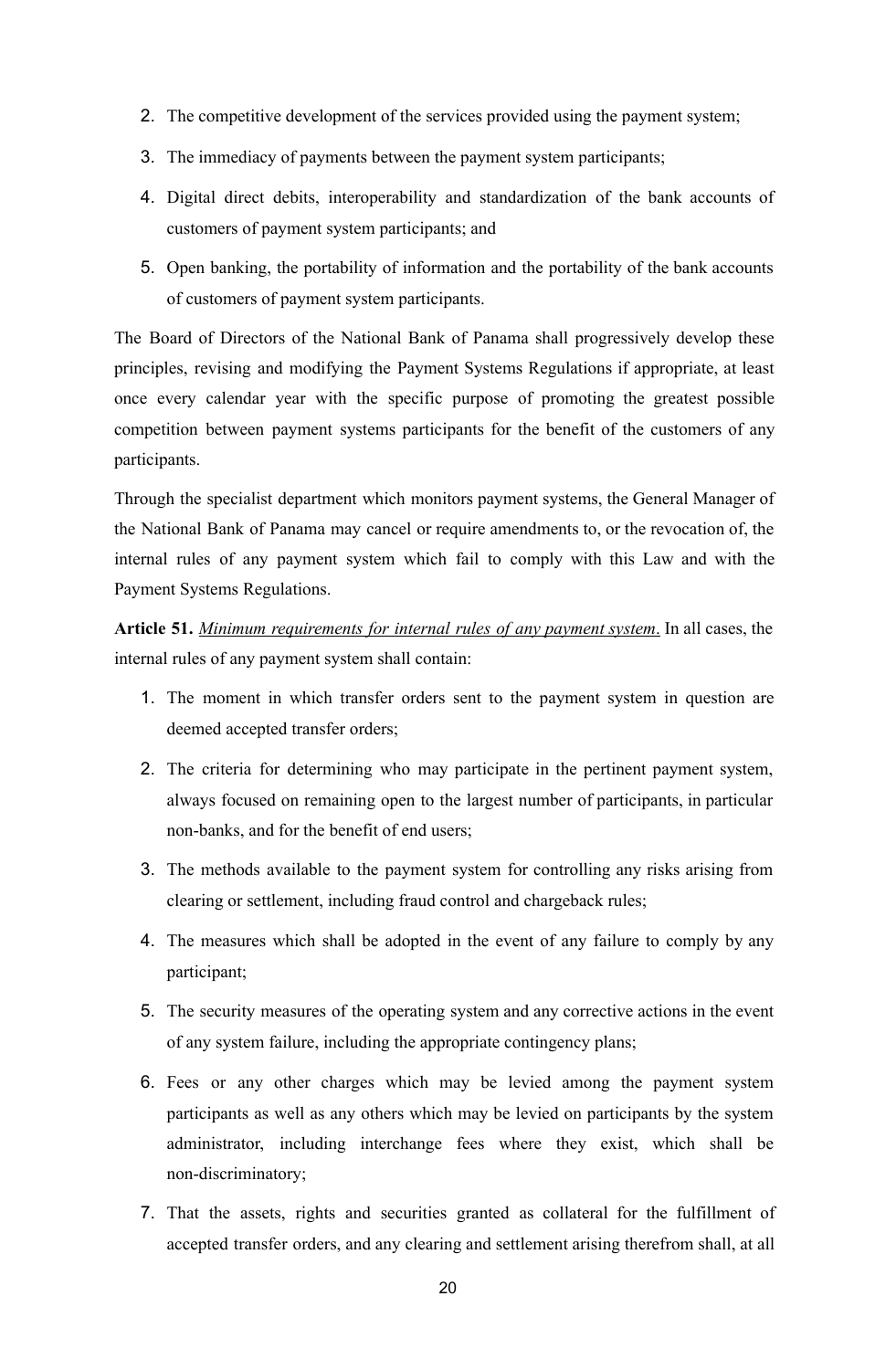times, be free of any other encumbrance, except for the safeguarding obligations established by this Law for redeemable digital asset entities; and

8. That the participants of the pertinent payment system shall register as reporting parties under Law 23.

## **CHAPTER IV**

### **ADDITIONAL PROVISIONS REGARDING PAYMENT SYSTEMS**

**Article 52.** *Irrevocability and validity of accepted transfer orders and regulation of deadlines for effectiveness*. Accepted transfer orders, the clearing and settlement thereof, and any act which, in terms of the internal rules of a payment system, shall be carried out to ensure compliance shall be final, irrevocable, binding and enforceable against third parties.

Payment Systems Regulations shall determine the terms and procedures for the effectiveness of judicial or administrative decisions, including, but not limited to, seizure, attachment and other acts of enforcement or any acts derived from the application of bankruptcy, the taking of control, or the liquidation of any participant.

**Article 53.** *No lien shall be placed on any security for payment and settlement of the obligations of payment system participants*. Any security and funds deriving from accounts which have been encumbered by any participants for the fulfillment of accepted transfer orders and any clearing or settlement arising therefrom in accordance with the internal rules of the corresponding payment system are not subject to seizure on or at the start of the daily operations of the payment system until the fulfillment of any payment obligations arising from the settlement of said accepted transfer orders each day. Therefore, during the abovementioned period, no execution ordered against the foregoing by any administrative or judicial authority shall be enforced.

**Article 54.** *Priority of the enforcement of the security*. Should it become necessary to enforce any of the security mentioned in the foregoing article of this Law, the proceeds of said enforcement shall be used, as appropriate, to pay any obligations derived from accepted transfer orders and the clearing and settlement thereof, with priority over any other obligation.

Wherever the proceeds of any enforcement and, where appropriate, of any other act carried out under the relevant internal rules of payment systems are insufficient to meet the obligations referred to in the foregoing paragraph, the pertinent creditors may enforce their rights in accordance with any applicable provisions.

In the event of any surplus remaining after the enforcement of said security, it shall be made available to the pertinent bankruptcy proceedings of any participant or to whomever it may be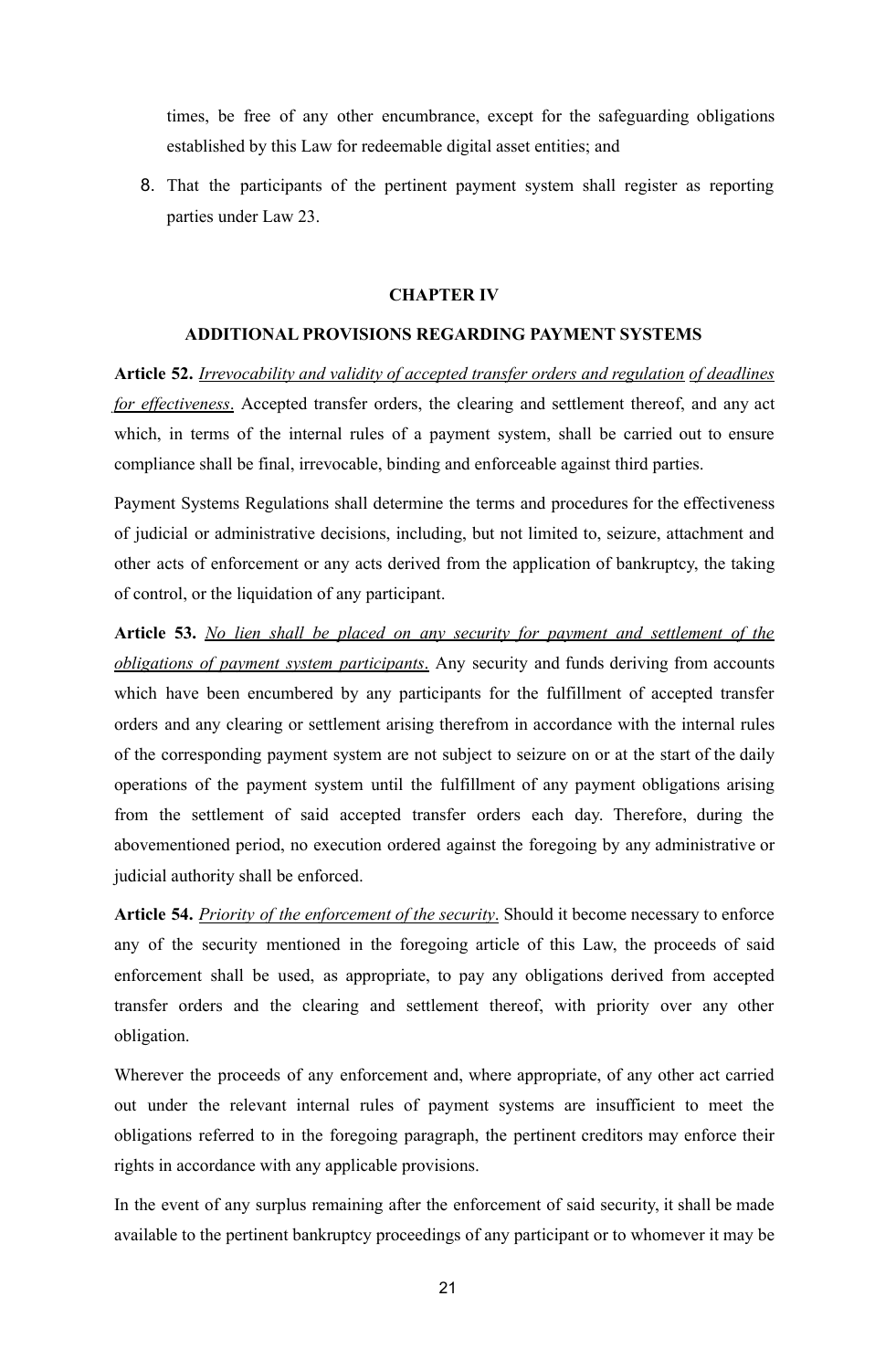applicable, in accordance with any applicable provisions.

**Article 55.** *Holding security or account funds on a trust basis*. The payment system administrator holding funds required to fulfil accepted transfer orders or for any clearing and settlement resulting therefrom, shall be subject to the following regime:

- 1. They shall be deemed to have been acquired on a trust basis by said payment system administrator in the name and for the benefit of one or more participants to whom the payment system administrator has granted rights relating to accepted transfer orders and the clearing and settlement thereof;
- 2. It shall be understood that they do not form part of the personal assets of the payment system administrator;
- 3. They cannot be seized, encumbered or attached or otherwise subject to any claims from, or actions by, the creditors of the payment system administrator, nor shall they form part of the assets of the payment system administrator in any insolvency or other similar proceedings.

The holding on a trust basis referred to in this Article is mandated by law, without requiring a trust agreement to be entered into between the payment system administrator and payment system participant.

The provisions of Law 1 of 1984 shall not apply to this holding on a trust basis. Payment system administrators shall not require a trust license and will have no obligations other than those expressly contemplated hereunder, in the Payment Systems Regulations, and in any agreements entered into in connection with said matter.

## **CHAPTER V**

## **PENALTIES RELATING TO PAYMENT SYSTEMS**

**Article 56.** *Procedure for imposing penalties.* The Payment system Regulations shall regulate the procedure for imposing penalties which shall be applicable to payment system administrators and participants in payment systems responsible for a breach of the rules of this Law.

In the event of any gaps, these shall be filled by the rules of the procedure set forth in Law 38 of 2000.

**Article 57.** *Criteria for imposing penalties for a breach of obligations by the issuers of redeemable digital assets* In order to impose the penalties established in this article, the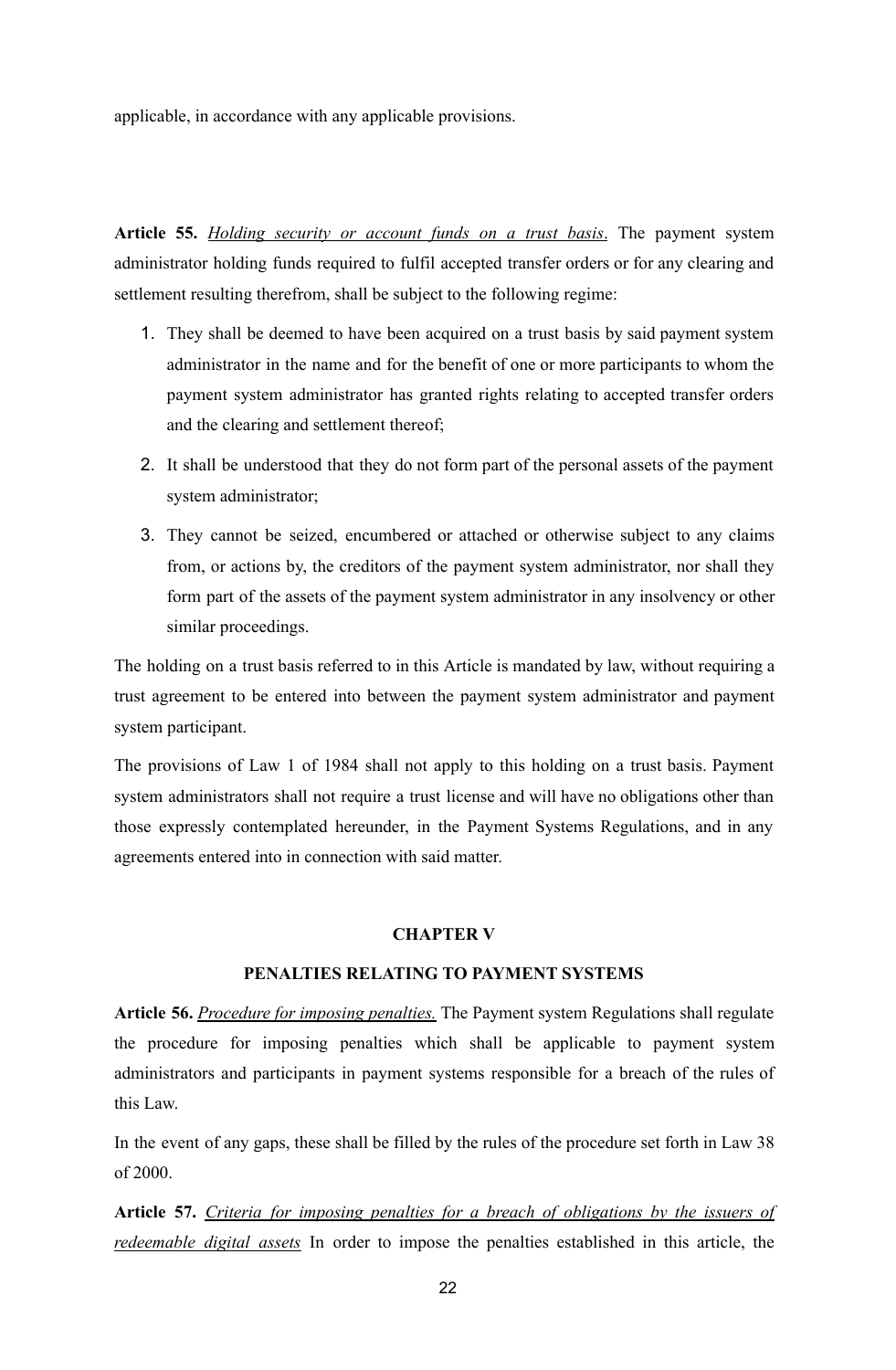National Bank of Panama shall take into account the following assessment criteria:

- 1. The seriousness of the breach;
- 2. The threat of, or damage caused;
- 3. Evidence of intent;
- 4. The relative position of power between participants in cases where participants are partial or total owners of the relevant payment system administrator;
- 5. The effect of the administrative penalty in repairing the damage to anyone directly harmed by the action; and
- 6. The duration of the conduct.

The Payment Systems Regulation may establish additional criteria for imposing penalties. The behavior of any individual or legal entity preventing inspectors and auditors of the National Bank of Panama from conducting their monitoring tasks or which directly or indirectly hinders said tasks shall be considered an aggravating circumstance.

**Article 58.** *Penalties for breach by payment system administrators or payment system participants.* Any party in breach of any of the obligations established in Chapter III of this Title shall be penalized by the National Bank of Panama with one or more of the following penalties:

- 1. A fine of not less than the gross profit made as a result of any acts or omissions involving the serious breach and not more than double the gross profit made, or if this criterium is not applicable, the greater of the following amounts: 5% of the funds of the party in breach, 5% of the totality of its own or any third-party funds used during the breach, or one million balboas  $(B/1,000,000,00)$ .
- 2. Suspension or limitation of the type or volume of operations or activities which may be carried out by the party in breach for a period not exceeding two years;
- 3. An order for permanent de-linking of the ownership by payment system participant of a payment system administrating entity, wherever discrimination against another participant in the same payment system is established; and
- 4. Revocation or cancellation of its status as a payment system administrator.

## **AMENDMENTS**

**Article 59.** Paragraph e of Article 696 of the Tax Code is amended to read as follows:

**Article 696.** Gross income is the total income of the taxpayer in cash, in kind or in securities without deducting any sum and therefore included in said total are any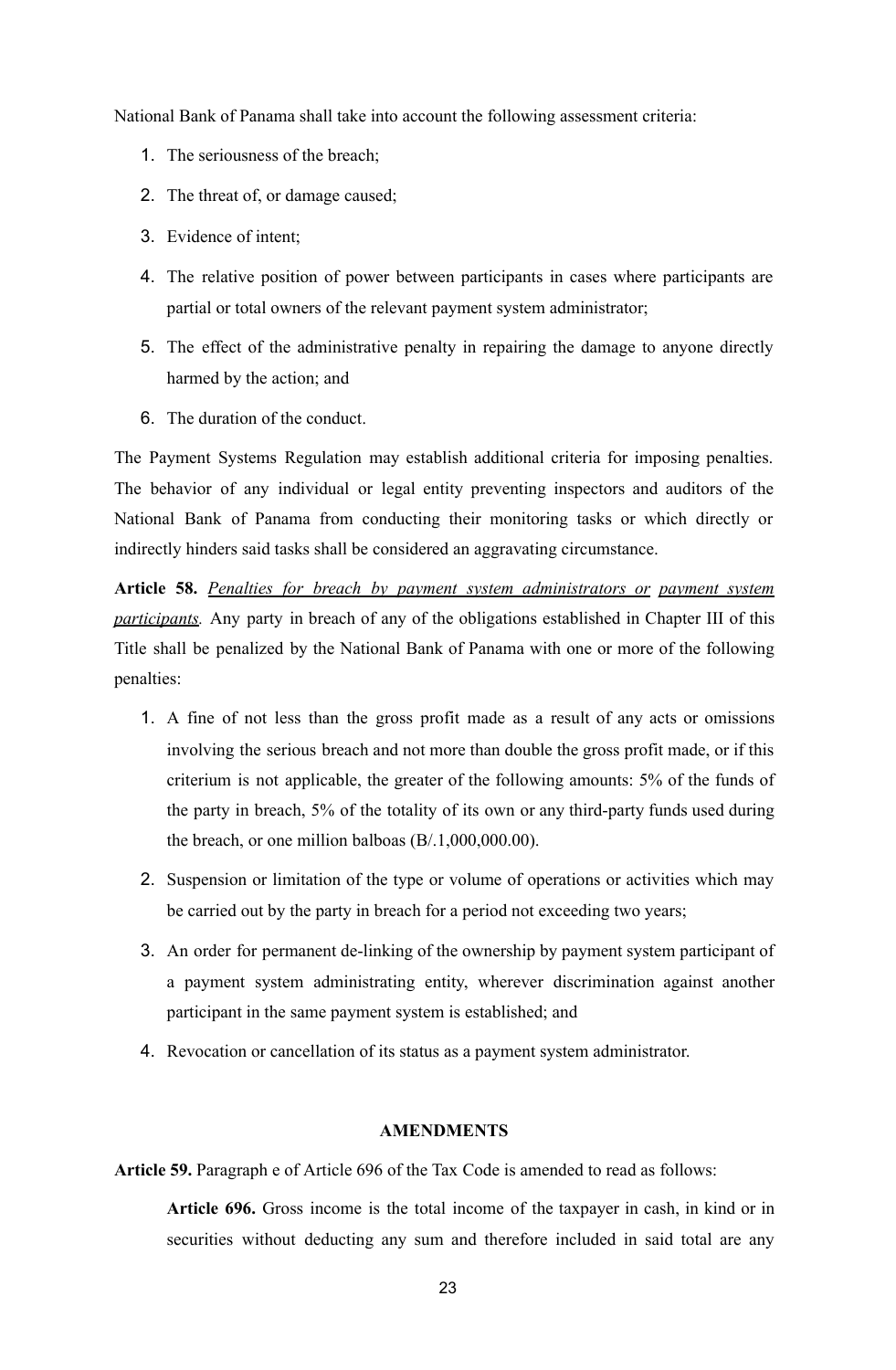amounts received by way of:

 $(\ldots)$ 

e) Gains made on the disposal of personal and real property, **crypto assets with underlying value**, bonds, shares and other securities issued by legal entities in accordance with Article 701.

**Article 60.** Paragraph e of Article 701 of the Tax Code is amended to read as follows:

**Article 701.** The following rules shall be followed for the purposes of calculating income tax in the cases mentioned below:

 $(\ldots)$ 

e) With the exception of the provisions of paragraphs (1) and (3) of Article 269 of Decree Law 1 of July 8, 1999, any profit made on the disposal of bonds, shares, membership interests and any other securities issued by legal entities, and any profit made from the disposal of other personal property, **including crypto assets with underlying value**, are taxable.

In the case of any profit made on the disposal of securities as a result of the acceptance of a public offering of shares in accordance with the provisions of Decree Law 1 of July 8, 1999 which constitutes taxable income in the Republic of Panama, as well as from the sale of shares, membership interests and any other securities issued by legal entities which are considered taxable income in the Republic of Panama, the taxpayer shall be treated as having made a capital gain, and, consequently, income tax on any profit made shall be calculated at a fixed rate of ten percent (10%). The Executive Branch shall regulate this matter.

The buyer shall be obliged to withhold from the seller a sum equivalent to five percent (5%) of the total value of the sale as an advance on any income tax payable on the capital gain. The buyer shall be obliged to remit the amount withheld to the tax authorities within ten (10) days from the date on which the obligation to pay arose. In the event of any default, the entity issuing the security is jointly and severally liable for any unpaid tax. The Executive Branch shall regulate this matter.

The taxpayer may choose to consider the amount withheld by the buyer as the final income tax payable on any capital gain.

If the amount of withheld tax paid in advance is greater than the amount resulting from applying the rate of 10% on the capital gain made on the sale, the taxpayer may submit a sworn statement confirming the withholding and claim any surplus that, if the taxpayer so chooses, may be reimbursed in cash or as a tax credit for the payment of taxes administered by the General Directorate of Revenue. This tax credit may not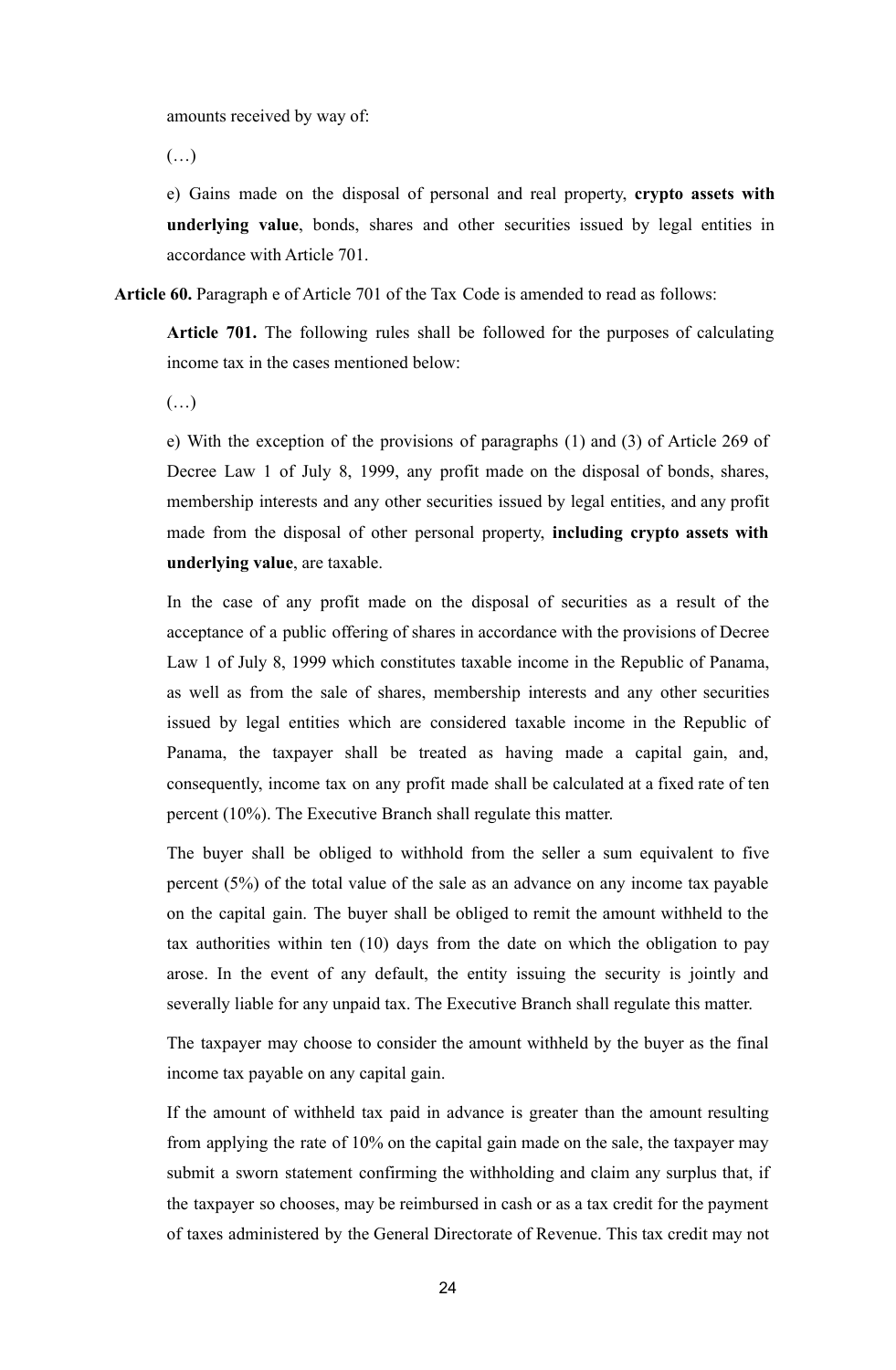be transferred to other taxpayers. The amount of any gain made on the disposal of securities shall not be combined with the taxpayer's taxable income.

The Executive Branch, through the Ministry of Economy and Finance, shall regulate the procedure for the recognition of tax credits resulting from the sale of securities under the capital gains regime established in this Article.

Without prejudice to the provisions of any current legislation, income from Panamanian sources is deemed to be income earned on capital or securities invested financially within the national territory, regardless of whether the sale takes place within our outside of the Republic.

For the purpose of calculating Income Tax in the event of a sale of personal property, the taxpayer shall be treated as having made a capital gain and, consequently, income tax on any profit made shall be calculated at a fixed rate of ten percent (10%).

**For the purpose of calculating any income tax arising from the sale of crypto assets with underlying value, the taxpayer shall be treated as having made a capital gain, and, consequently, income tax on any profit made shall be calculated at a fixed rate of four percent (4%).**

**Article 61.** Paragraph 7 (d) of Article 1057-V of the Tax Code is amended to read as follows:

**Article 1057-V:**

**…**

PARAGRAPH 7.

The following shall not be subject to this tax:

(…)

(d) Transfers of negotiable documents and securities, **crypto assets** and securities in general.

**Article 62.** Article 2 of Executive Decree 170 of 1993 is amended to read as follows:

## **Article 2. Description of gross income.**

Gross income is any income from:

 $(\ldots)$ 

i) the disposal of any personal property, real estate, securities, (bonds, shares, profit sharing and the like), **crypto assets with underlying value**, the assignment of rights and the leasing of personal or real property;

**Article 63.** The following Article 117-K of Executive Decree 170 of 1993 is added, which shall read as follows: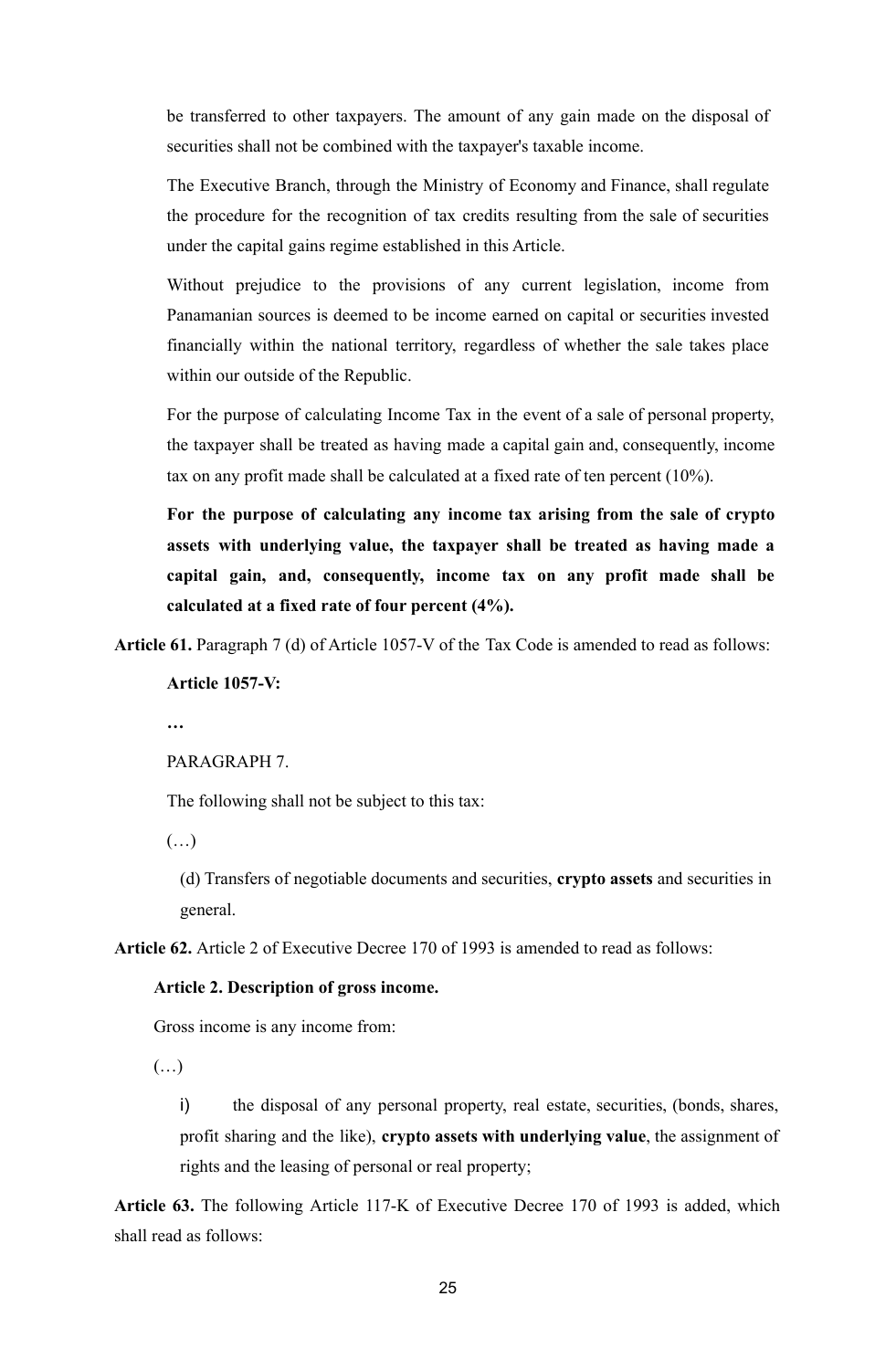**Article 117-K.- Regime of gains and losses on the sale or transfer of crypto assets with underlying value for good and valuable consideration.**

**For the purposes of any Income Tax, Dividend Tax and Complementary Tax, any profits made on the sale of crypto assets with underlying value which are not considered the ordinary business shall be taxable provided that said crypto assets represent underlying assets invested financially in the Republic of Panama.**

**The disposal of a crypto asset with underlying value means the granting of sufficient credentials or sufficient authority within a crypto asset network by the grantor to the acquirer in order to unilaterally execute or indefinitely prevent the transfer by the grantor of the crypto asset to another crypto asset holder.**

**In this case, treatment as a capital gain shall be applicable, and the definitive tax amount payable on any profit made shall be calculated at a rate of four percent (4%).**

**Gains or losses made on the sale or disposal of crypto assets with underlying value for good and valuable consideration shall be calculated by subtracting the cost of acquisition from the sales price.**

**For the purposes of this Article, the use of a crypto asset as a means of payment for the acquisition of goods or services, with the exception of crypto assets, bonds, shares and other securities issued by any legal entities is not considered a disposal of the crypto asset.**

**Article 64.** Subsection g of paragraph 1 of article 22 of Law 23 of 2015 is amended which shall read as follows:

**Article 22. Reporting parties.** The following are reporting parties:

1. Those who are supervised by the Superintendency of Banks of Panama for the prevention of money laundering, the financing of terrorism and the financing of the proliferation of weapons of mass destruction:

**…**

## **g. Issuers of means of payment and issuers of redeemable digital assets.**

**…**

**Article 65.** Paragraph 6 is added to Article 129 of the Consolidated Text of the Securities Law, and the numbering is corrected, as follows:

**Article 129. Exempt offerings.** The following offerings, sales and transactions in securities are exempt from registration with the Superintendency:

**(...)**